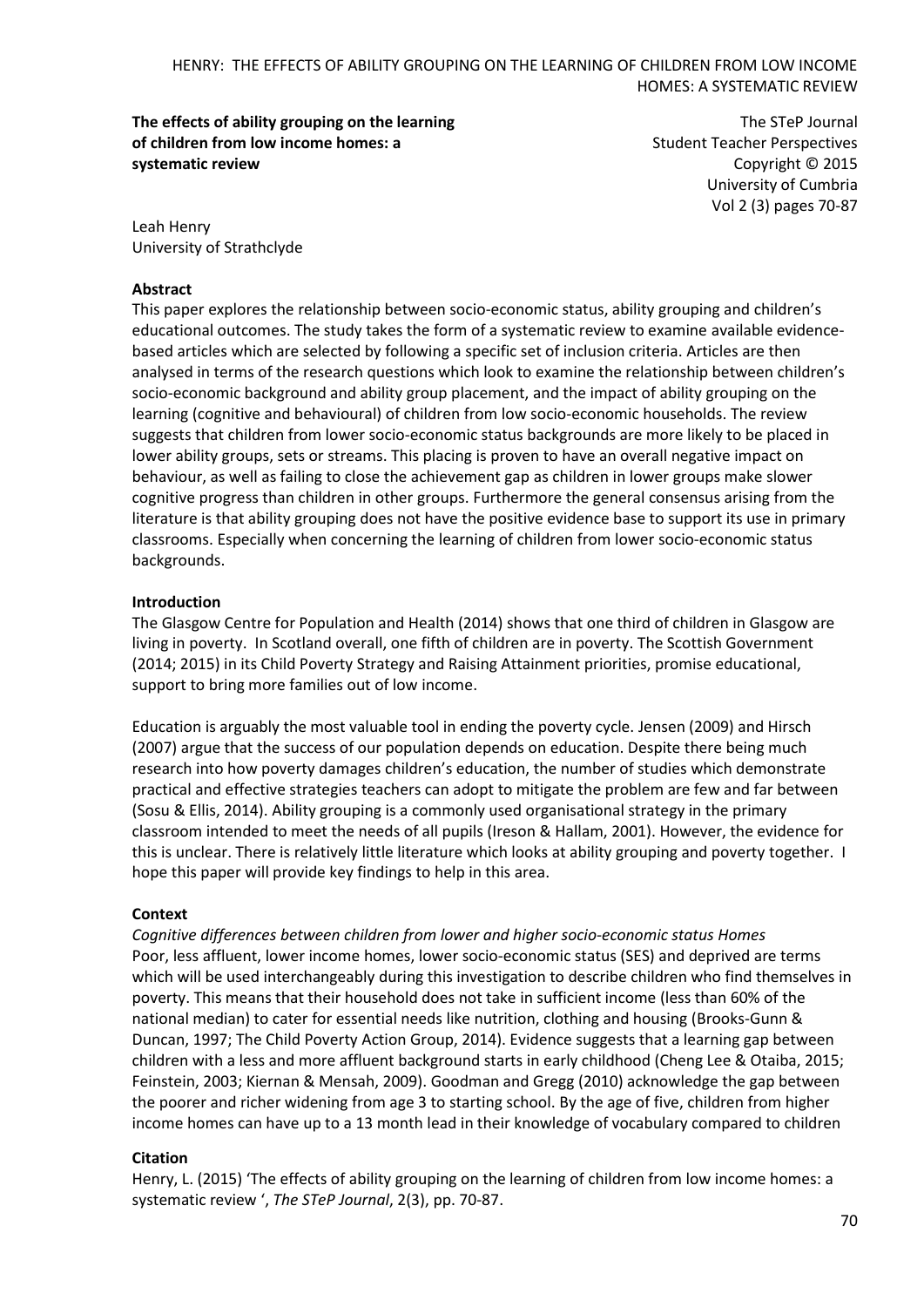from lower income homes (Bradshaw, 2011). This is noteworthy as early ability in a child from a poorer home can be a predictor of their future qualifications (Feinstein, 2003). Instead of this learning difference being rectified as children progress through their primary education, the gap prevails and often further widens (David, 2010; Richards, 2008). The widening gap in Scottish education specifically is illustrated in figure 1 which shows numeracy attainment comparisons between children from more and less affluent backgrounds (Scottish Government, 2013). However, it is important not to generalise as some children may experience poverty at different points in their early childhood and therefore can affect their cognitive learning more or less severely (Kiernan & Mensah, 2009).



# Percentage of pupils performing well or very well by deprivation category

**Figure 1.** The difference in numeracy attainment from P4-S2. (Scottish Survey of Literacy and Numeracy 2013, Scottish Government, 2013, p2)

The picture does not improve through secondary education, with pupils attaining lower marks (Grades 4 – 7) or no Standard Grades largely originating from more disadvantaged backgrounds. These pupils often have been lower achievers all through their schooling years (Howeison & Ianelli, 2008). In later education, children with a lower socio-economic status are also half as likely to go University than their more affluent counterparts (Carter-Wall & Whitfield, 2012) and 42% of children from the poorest fifth will grow up to be in the poorest fifth themselves (Goodman & Gregg, 2010). Sinclair, McKendrick and Scott's (2010) study showed that often young people from deprived backgrounds did have aspirations following on from school, but they may be influenced by their parents' occupations.

# *Reasons Why the Cognitive Gap Arises*

A number of researchers have explored the potential reasons for the cognitive gap arising (Bradshaw, 2011; Sammons *et al*., 2007). Slower developing children from more affluent backgrounds are much more likely to close this gap before school (Feinstein, 2003), and this is largely through pre-school and home learning environment interaction (Sammons *et al*., 2007). An example being 42% of poorer children are read to everyday in comparison to 79% of richer peers (Goodman & Gregg, 2010). This is important as Kiernan and Huerta (2008) argue that the strongest connection to cognitive development stemmed from the parents' reading behaviours. Lower birth weight is also significantly associated with lower cognitive capabilities and a lower birth weight is strongly connected to a lower SES (Sammons *et al*., 2007). As well as these factors, parental expectations, aspirations, conflicts at home, school choice, access to technology, lack of home routines and family stress are all contributors to the gap which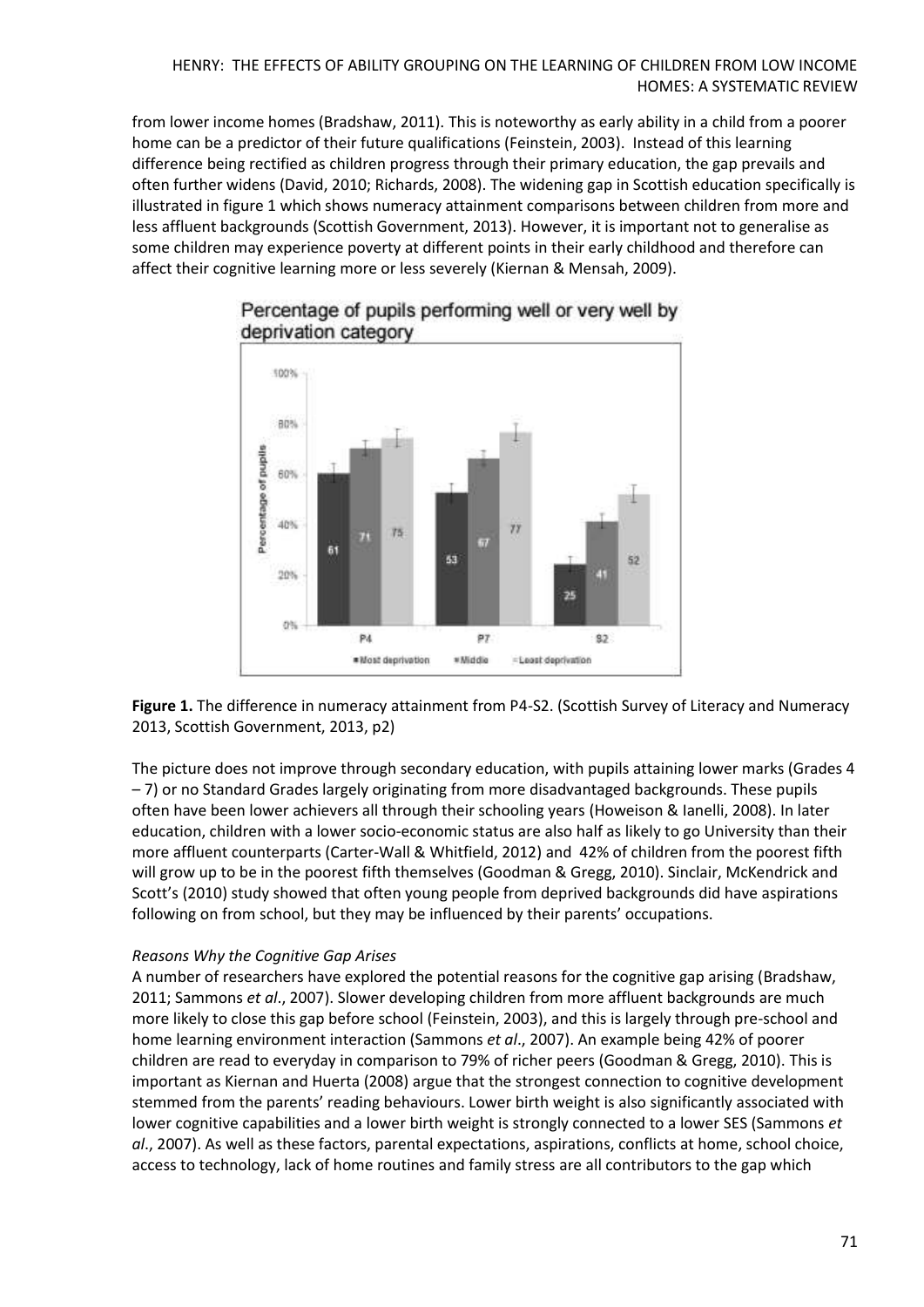prevails (Bradshaw, 2011). Poorer children may also experience less cognitively stimulating communications with their parents and have access to fewer educational resources in their homes (OECD, 2010). Having a lower income can also make it more difficult to visit places of interest like museums which can narrow a child's link to learning about wider society (Gershoff, Aber, Raver & Lennon, 2007; Welsh, Nix, Blair, Bierman & Nelson, 2010). If the class are reading or hearing words which these children are unfamiliar with, it can discourage concentration or develop a negative attitude towards the work because they do not understand what is being said or asked (Jensen, 2013).

The connection with parental qualification and children's cognitive capacity also is highly apparent (Adelman, Middleton & Ashworth, 2003; Bradshaw, 2011). Goodman and Gregg (2010) argue that parental education, age and family size have a higher influence on cognitive ability than home learning environment. One third of poorer mothers have no formal qualifications in comparison to 6% of middle income and 1% of higher income mothers. It can be argued that the likelihood of children being in poverty is heightened when parents themselves do not have educational qualifications (Adelman, *et al*., 2003) and Hirsch (2007) extends this by stating that this attainment gap in education is the main reason the poverty cycle continues. However, Sammons *et al*. (2007) understand that some parents who lack qualifications do provide an effective home learning environment for their children and it is the lack of quality pre-school attendance which can also contribute to the child's delay in cognitive development (Bradshaw, Lewis & Hughes, 2014).

#### *The Behavioural Gap Which Prevails Between Lower and Higher SES Children*

The effect of poverty on children's learning is not only limited to cognitive disparities but also extends to behavioural difficulties. Living in a consistently poor home can heighten levels of behavioural problems and from the age of three, 18% of children from poorer backgrounds show high behavioural problems in comparison to 4% of children from more affluent backgrounds (Kiernan & Mensah, 2009). This pattern is then likely to continue through the years as Goodman and Gregg (2010) show that children at the age of 14 from lower socio-economic homes are more likely to take part in risky behaviours such as truancy and smoking and tend to have a more negative attitude towards education. According to Munn and Lloyd's study (2005), pupils who were recognised as being in poverty made up 50% of the total number of students excluded from school.

#### *Reasons for the Behavioural Gap*

Challenging behaviour from poorer children can be explained through many ways. Living in poverty can encourage mothers and primary caregivers to experience greater levels of stress (Welsh *et al*., 2010). Gershoff *et al*. (2007) argue that the higher the levels of stress are with the parent, the less the positive behaviour passed on to the children. This can result in tougher discipline and greater behavioural stress and problems from the child (Kiernan & Huerta, 2008; Smith, 2004). In addition to parental stress, children from lower income homes are more likely to have a lower birth weight and Kelly, Nazroo, McMunn, Boreham and Marmot (2001) found that there is a strong connection between lower birth weight and higher levels of behavioural issues like hyperactivity and attention difficulties. However, boys were more at risk at displaying negative behaviours than girls (Kelly, *et al*., 2001).

Poorer children are also more likely to display negative behaviours in the classroom (Jensen, 2013). Pritchett, Nowek, Neill and Minns' (2014) study showed teachers naming hyperactivity in poorer children as a common issue. Goodman and Gregg (2010) argue that these behaviours could also be explained by their own feelings about schools; many children know they are poor and are less likely to attain than their more affluent counterparts. This can cause children to see school as pointless and boring causing them to disengage because they cannot see the relevance of learning to their own lives (Sutton, Smith, Dearden & Middleton, 2007).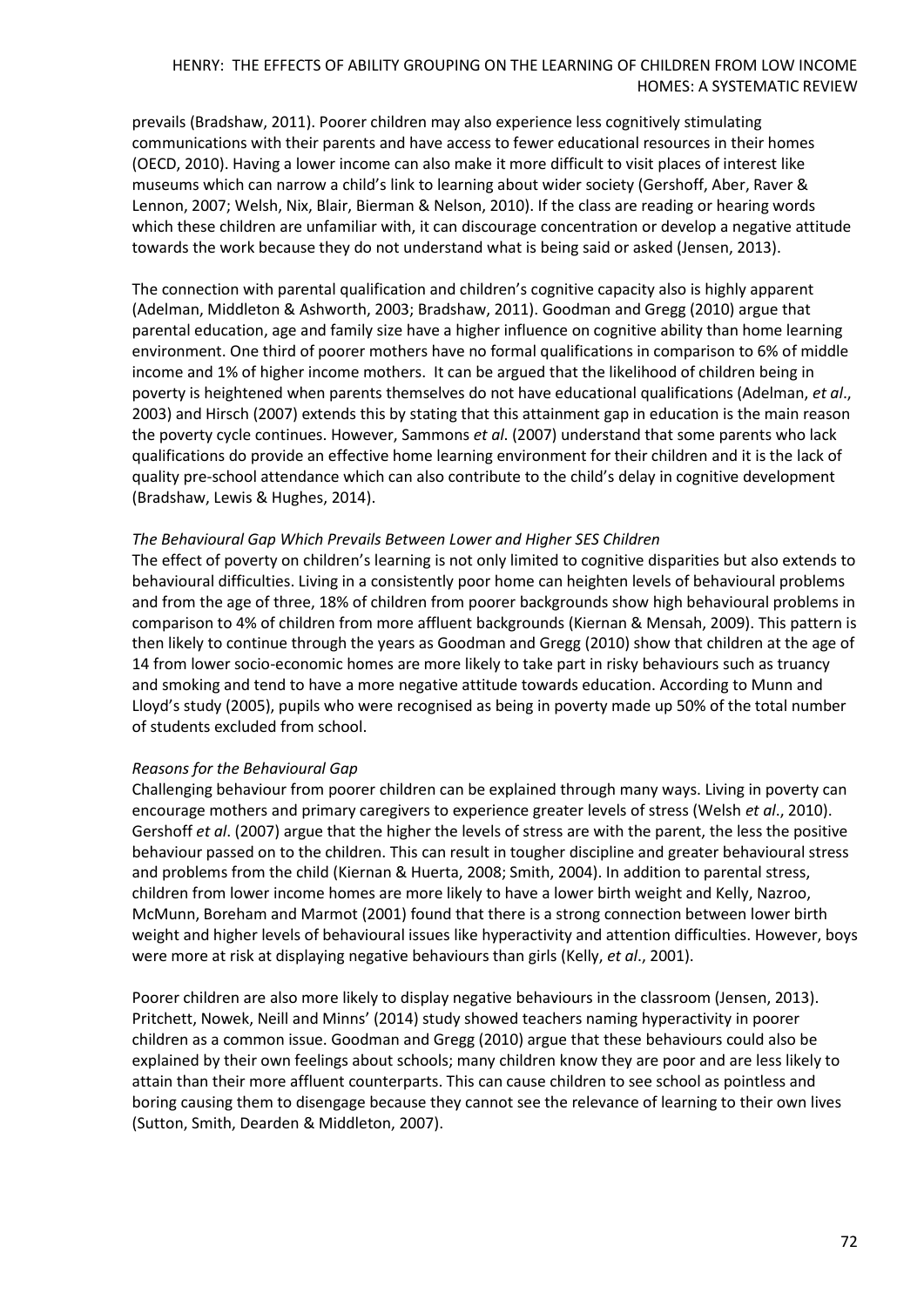## *The Government's Response to the Learning Gap*

The Scottish Government (2015) have made addressing the achievement gap a priority and rolled out the "Raising Standards for All" initiative to attempt to bridge the gap between the most deprived and most affluent learners. The Child Poverty Strategy (Scottish Government 2014) further recognises the value of education in escaping the mitigating effects of poverty. However, researchers have argued that current policy is not fully addressing the issue which prevails, and with such large shortfalls in attainment for a long period of time, changes will be a lengthy process which will involve altering the current educational system and the practices adopted (Sosu & Ellis, 2014). An important change to policy made by the Scottish Government in 2009 was to formally recognise children in poverty as group who may experience barriers to learning due to their cognitive delays and behavioural issues within the amended Education (Additional Support for Learning) (Scotland) Act 2009. In accordance with the act, teachers are encouraged to improve outcomes by differentiating for the children in their class and recognise that each child is individual. However, the OECD (2012) stress that equal opportunities and learning experiences are required for all children to reduce the risk of educational failure for groups in need.

# *Mixed Ability Grouping as a way to Raise Attainment*

One of the organisational and pedagogical strategies employed to advance learning in the classroom is grouping. It is argued that children organised in mixed ability groups for collaborative working tasks, or by specific ability in order to tailor the curriculum to the differing abilities in the classroom, can influence attainment.

Georges (2009) stated that for raising poorer children's attainment, mixed ability grouping is effective. Other researchers have evidenced the value of mixed ability grouping for raising attainment (Kutnick, Blatchford and Baines, 2002). HMIE (2007) furthers this by stating that children should be working cooperatively in the classroom to solve problems. These groups can be organised in different ways with gender and friendships often influencing allocations to create a group of differing abilities (Bearne & Kennedy, 2014; Ireson & Hallam, 2001). Ensuring groups are the optimum size for effective collaboration, which is commonly 3-5 members, is also necessary for creating a good group working environment (Abrami *et al*, 2000, Kerr & Tindale, 2004; Kutnick *et al*, 2002; Laughlin *et al*, 2006; Prais, 1998; Wheelan, 2009; Wilkinson and Fung, 2002). These groups do not foster effective learning opportunities alone; they require teachers to teach communication skills, problem solving and decision making skills in order to complete tasks which are designed to facilitate effective group working (Baines, Blatchford & Kutnick, 2009; Kutnick, *et al*., 2002; Wing-Yi Cheng, Shui-Fong and Chun-Yan Chang, 2008). The importance of grouping for learning relies on the concept of Zone of Proximal Development (ZPD) (Vygotsky, 1978) which recognises the power of guidance from a knowledgeable person to bridge the gap in knowledge and further develop learning. Lui (2012) understands that in the classroom, this knowledgeable other could be the teacher or another peer who collaborates and communicates with the learner. Mixed ability collaborative working groups is thus encouraged by this theory. Despite researchers advocating the effectiveness of this type of grouping, it is less commonly found in the primary school in comparison to ability grouping. This may be because educational policy may not specifically refer to mixed ability, collaborative group work as a means of raising standards and so teachers do not see its relevance (Kutnick *et al*., 2002).

# *Ability Grouping as a way to Raise Attainment*

Ability grouping is simply the allocation of children to groups based on their academic ability. For teaching these groups of children, the teacher will change their pedagogy in order to meet the needs of the pupils in the group (Boaler, William & Brown, 2000). However there are differing forms of this type of placing. 'Within class ability grouping' involves children being divided into sub groups (usually low, middle and top) based on their level of ability or achievement in different subjects and usually mainly lends itself to maths and English learning organisation (Alpert & Bechar, 2008; Hallam, Ireson, Lister,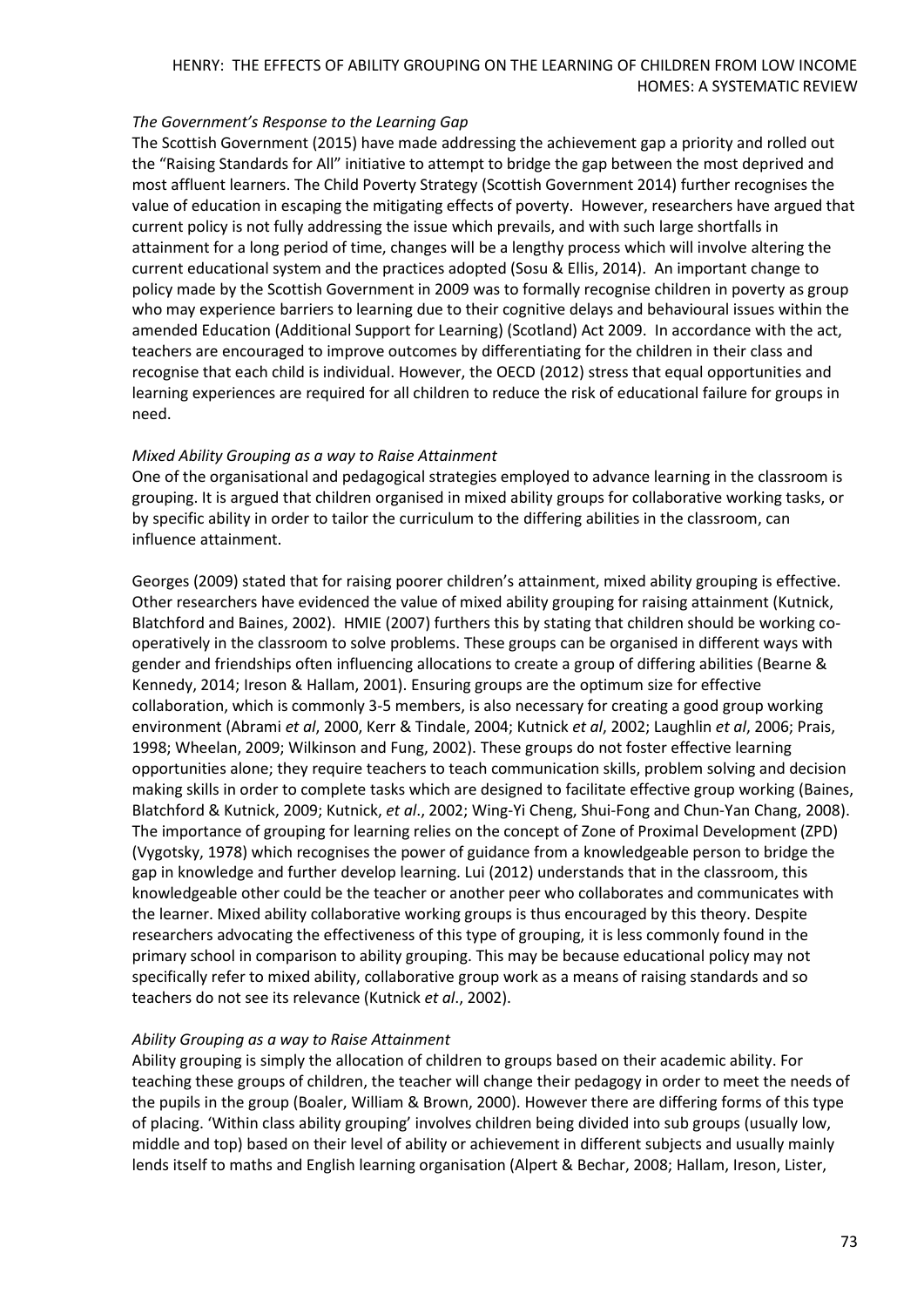Chaudhury & Davies, 2003). Streaming is a highly structured way of grouping children by ability for teaching which involves children being allocated to a classroom in correlation with measures of their attainment and remain in that class all of the year (Hallam & Parsons, 2013). Setting is different, with children being allocated another classroom based on ability only for the teaching and learning of certain subjects (Hamilton & O'Hara, 2011). Although it is termed as "grouping", one may find issue with this as it often does not facilitate collaborative or cooperative working; it is largely viewed as an organisational structure (Ireson & Hallam, 2001). Researchers have also questioned the use of the term *ability,* as it is often recognised as unchanging potential with which a child is born (Florian & Black-Hawkins, 2011). Making assumptions or predictions on one's ability can encourage teachers to change their expectations as well as the way they interact and teach the child (Hart, Drummond & McIntyre, 2007).

Although the Scottish Government do not specifically request ability grouping to be used in schools; HMIE (2007) encourages the use of varying activities and resources to meet the needs of all children in the classroom and altering the pace and delivery of lessons to suit different groups of children. This could easily be, and is widely interpreted as tailoring class work to groups of children divided by their abilities in different subjects, or ability grouping. It is usually the classroom teacher, head teacher or council who determines the way the classrooms are organised for learning and if they will adopt ability grouping structures (Hornby & Witte, 2014). Hamilton and O'Hara (2011) recognise the increasing use of setting in Scottish primary schools and Whetton and Twist (2003) indicate that Scottish primary schools are more likely to use ability grouping more than any other type of grouping in its classrooms. This is interesting because ability grouping of any form can be labelled as an organisational structure which promotes inequity and segregation of pupils (Ireson & Hallam, 2001) and Scotland is arguably renowned for its stance on equal education for all in its state run schools through a Curriculum for Excellence (Scottish Government, 2007).

Ability grouping is largely implemented because professionals believe it raises attainment as the classwork is tailored to suit the needs of the child's ability (Ireson & Hallam 1999). Furthermore, Allebone (2006) suggests that many teachers do not see any other option in the teaching of mathematics and literacy in particular, as it is a structure which should tailor work to the inevitably varying needs in the class. Researchers have acknowledged the perceived advantages of grouping by ability and some are: meeting the needs of all learners; creating a more manageable classroom for the teacher; raising attainment across the board due to more tailored teaching; additional support for lower groups and higher groups are more likely to be challenged and extended (Dunne, *et al*., 2007; Hornby & Witte, 2014; McSherry & Ollerton, 2002; Whitburn, 2001). However, Boaler *et al*. (2000) found that children in higher groups could become dissatisfied with their set placing because work was too difficult, higher paced and too much pressure weighed upon them to do well. Whereas, in the same account, children from lower sets found work too easy and children were very aware of the lack of challenge and expectations from their teacher.

Those who choose to adopt other strategies often rebut the use of this organisational strategy as some research finds it does not address the educational inequality gap it is intended to (Whitburn, 2001). Key researchers in this area have stated that ability grouping largely does not improve attainment (Hallam & Parsons, 2013; Ireson & Hallam, 2005). Although research concerning ability grouping is rather ambiguous, higher placed pupils' learning seems to be unaffected by grouping structures whereas lower ability children learn better in mixed ability groups (Hallam & Parsons, 2013). Ireson and Hallam (2005) and Burris and Welner (2005) found that children in lower ability groups develop a more negative attitude to school and that streaming could be socially segregating or stigmatising due to certain groups being overrepresented in lower streams. This stigma relates to the psychological theory of intergroup and out-group bias which could be encouraged by ability grouping. Bigler, Brown and Markel (2001) and Hewstone, Rubin and Willis (2002) explain that in-group bias means one would favour their own group much more than any other group and its members and the use of the word *bias* implies that this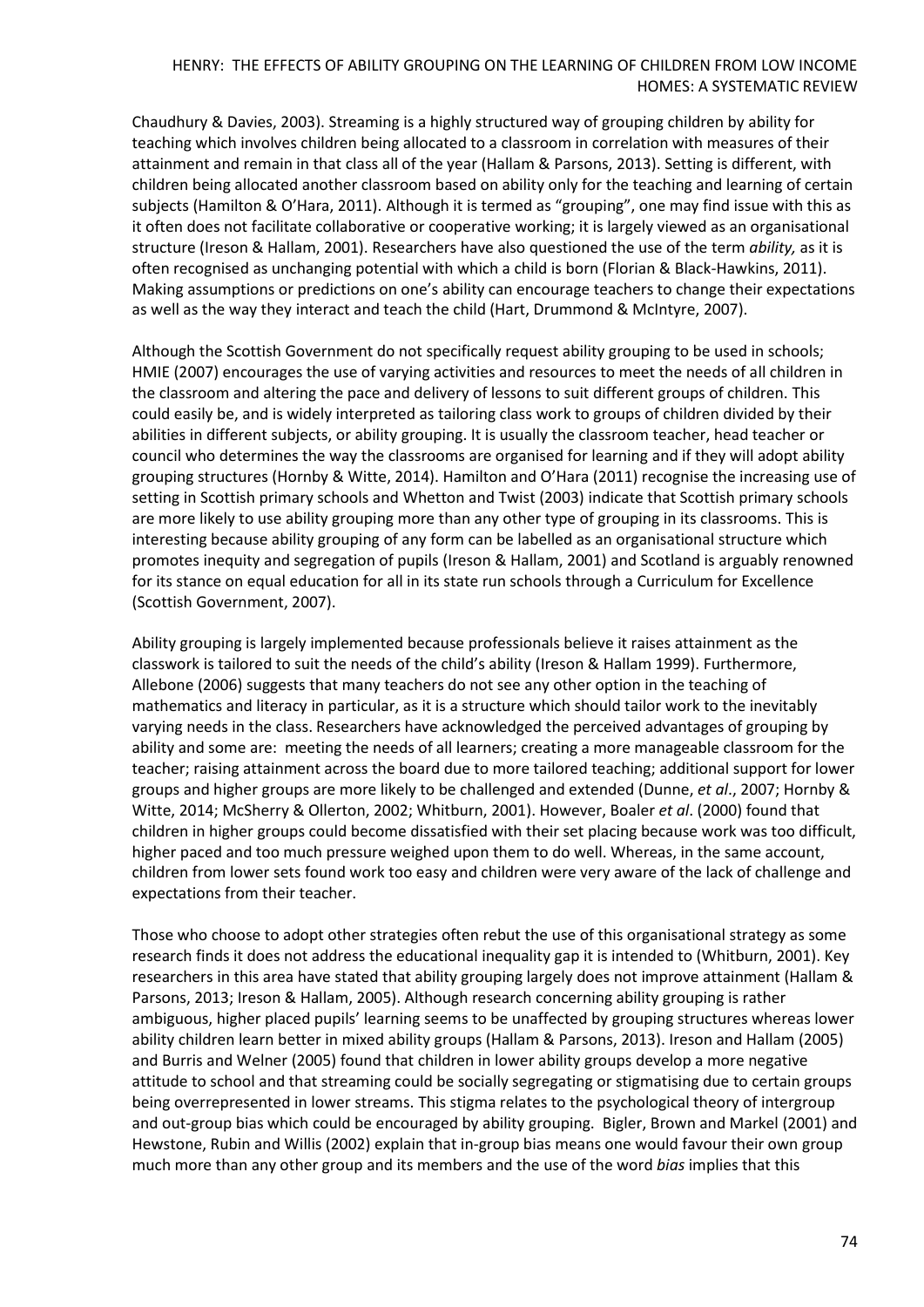judgement is largely unfair and unjust. Particularly in the use of ability grouping with children in lower ability groups being stigmatised by the label of "low ability" and stereotyped by their peers as being less clever and able (McSherry & Ollerton, 2002).

Furthermore, teachers of higher ability sets or streams can be more qualified or experienced than those teaching lower classes which may cause further disadvantage and expectations of children may then be distorted (Hallam & Parsons, 2013). Kutnick *et al* (2006) asserted that children in lower groups were less likely to have access to group or paired working, limiting collaborative activity opportunities. Findings also showed that teachers may also base allocations on behaviour in the class, peer relationships and perceived ability, limiting the child's chance to access a challenging and extending curriculum as it is often the lower groups children are placed into (Allebone, 2006; Ireson & Hallam, 1999). It is also evident that places in ability groups on the whole have limited permeability (Allebone, 2006; Blatchford, Hallam, Ireson, Kutnick, & Creech, 2008; Hallam & Parsons, 2013; MacIntyre & Ireson, 2002; Whitburn, 2001) and so children are more unlikely to change groups as time progresses (McSherry & Ollerton, 2002).

Whetton and Twist (2003) found a correlation between how teachers organise their class for reading and their reading achievement. The classrooms which adopted a variety of organisational structures in their classroom seemed to result in higher reading achievement. In this study, Scotland was the country which most adopted the structure of ability grouping and scored lower reading achievement than all but two of the countries displayed in Figure 2 (France and Singapore).





There also is a suspicion that ability grouping is not beneficial for all groups of children in the classroom. Evidence suggests that boys, ethnic minorities, Summer born children (Campbell, 2013) and children from lower socio-economic backgrounds (Burris & Welner, 2005; Dunne, et al., 2007; William & Bartholomew, 2004) can be disadvantaged from this particular grouping strategy. However, much of the research on ability grouping available is based on secondary school findings due to its prevalence, and not specifically focussed to a particular group of children who may not fully benefit from such a structure in the primary sector. Therefore, for the purpose of this review, research will be limited to finding out the effect ability grouping may have on the learning of primary school children from lower income backgrounds.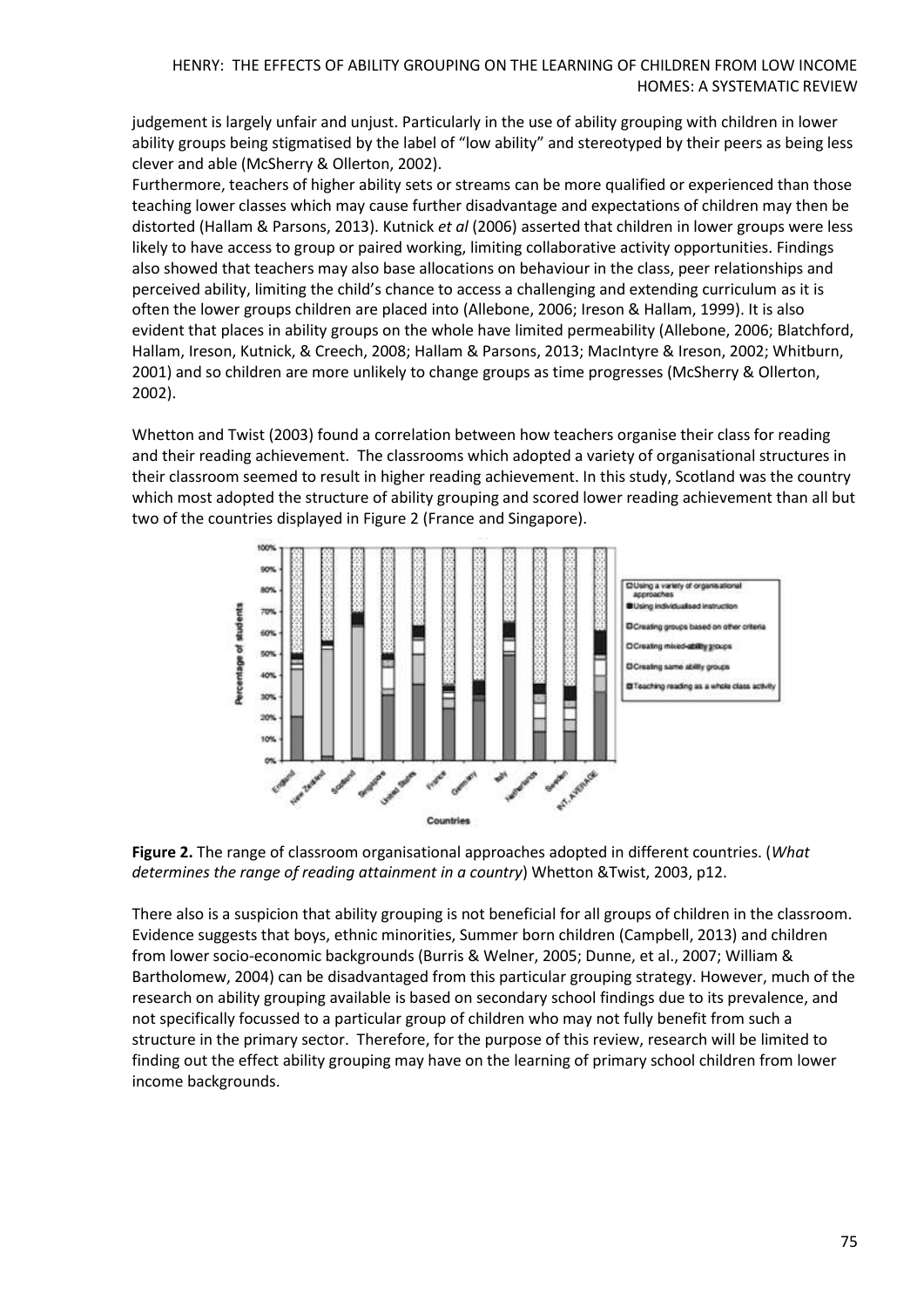# **Methodology**

# *Systematic Review*

The design of this research study follows the literature based method of a systematic review. This method is recognised primarily in education and health disciplines as a valuable way of reviewing and summarizing previous research to analyse and combine evidence to produce answers to already established research questions (Bronson, 2011; Littell, Corcoran & Pillai, 2008; Torgerson, 2003). A systematic review follows a clear set of procedures which are: the defining of specific research question(s); deciding on inclusion criteria to search for literature; using electronic databases to find suitable literature based on title and abstract; screening literature to find suitable studies based on preset criteria; assessing the quality of the studies which are suitable based on criteria; extracting the data from these studies before analysing and synthesising the data that has been retrieved to answer the research questions (Dickson, Cherry & Boland, 2014; Petticrew & Roberts, 2006; Torgerson, 2003). Reviews should be specifically carried out in accordance with these procedures and recorded efficiently so that another researcher could replicate the same study (Bronson, 2011; Littell, Corcoran & Pillai, 2008; Petticrew & Roberts, 2006; Torgerson, 2003). This can minimise bias as all studies which fit the criteria are included in the review regardless of outcome and researchers are not able to only select the studies which adhere to their proposed conclusion (Bronson, 2011).

# *Inclusion Criteria*

The systematic review involved gathering available evidence which is specific to pre-assigned criteria. The inclusion criteria were decided upon before carrying out any literature searches and specify the exact elements the study must have if it is to be included in the review (Cherry & Dickson, 2014; Gough, Oliver & Thomas, 2012; Torgerson, 2003). For this study, the inclusion criteria were:

- Date range- (2000-2015)
- Written in English
- An Empirical Study Design
- Study Design Includes
- Participants (Primary school children)
- Participant analysis (socio-economic status)
- Use of grouping children by ability
- Measuring of participant learning in these ability decided groups

In order to ensure the literature search was focussed and relevant, studies were only included from 2000 – present. This ensured that the review would more closely reflect the education picture of today, thus increasing its impact, as studies would display how grouping by ability as a practice fares on the learning of lower SES children in the 21st century. Studies from any country were viable, as long as they were written in English and the class stages referred to equated to primary aged children in the UK. All studies included needed to involve an empirical study design. Participants had to be in primary school and data relating to the socio-economic status of the children had to be identified. Lastly, the study had to include ability grouping of some form – within-class ability grouping, setting or streaming – and show a measurement of participant learning (cognitive, behavioural or socio-emotional) whilst arranged in these ability groups.

# *Search Keywords and Searching*

Search keywords were selected by identifying the main words from the research questions before sifting through the initial literature review to find relevant, reoccurring keywords which also related closely to the research questions. More closely related terms were found by using a thesaurus and synonyms. Taking time to ensure the chosen keywords were as all encompassing as possible was important in providing the best chance at finding the most related literature to the study aims. Different terms that could be used for the same meaning like low income, poverty, disadvantaged, low socioeconomic status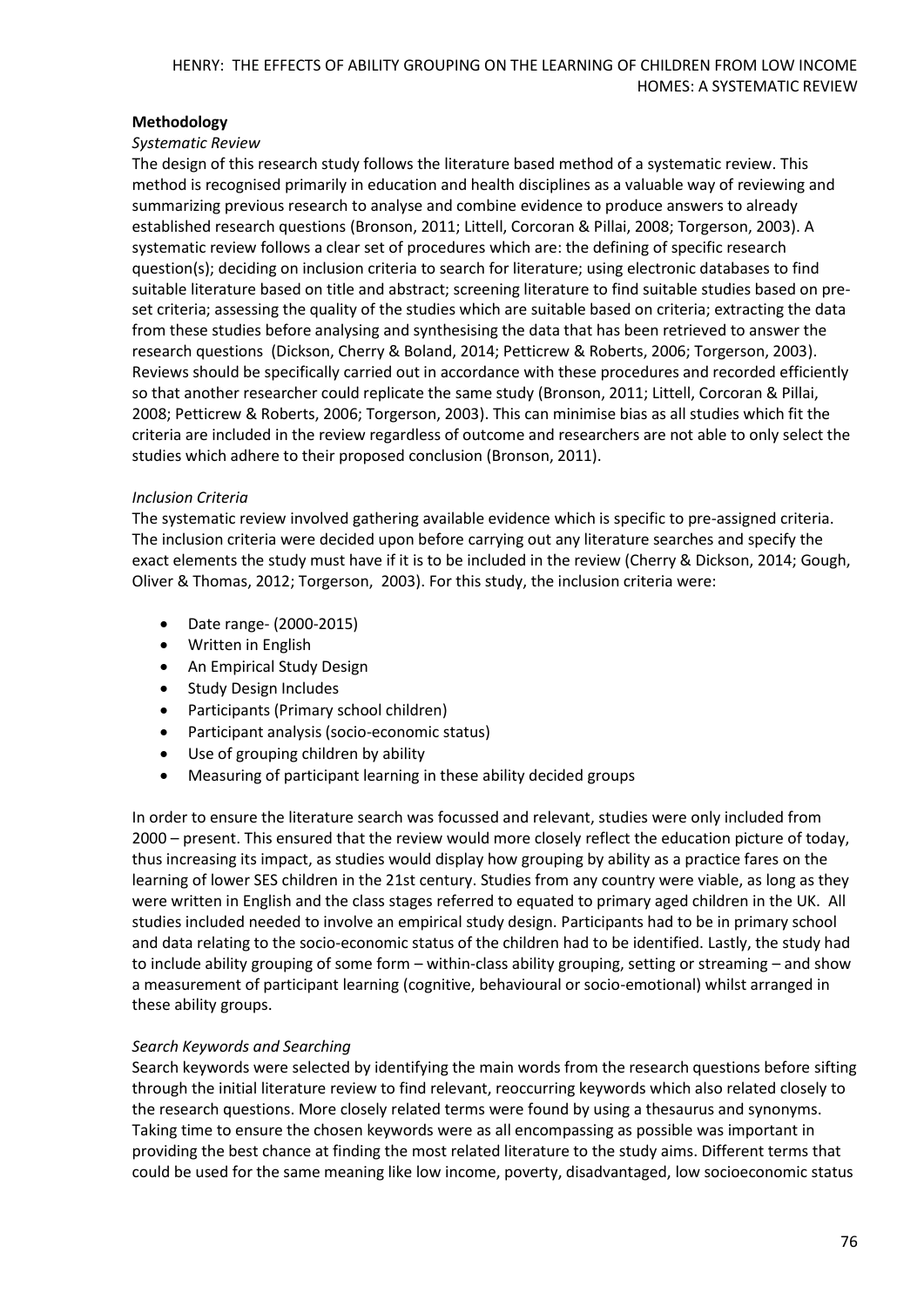and poor were also taken into account (Bell, 2010). However, a typical limitation to this type of review is that even the most all encompassing keywords may not derive all possible applicable literature. It is very difficult to ensure that the searches carried out are completely comprehensive. Thus searching techniques were also employed to ensure literature was not missed because of the tense or variance of the keyword. The main technique used was truncation, which involved putting an asterisks at the end of a word like "group\*" so that literature which uses the terms "groups", "grouping", "groupings" and "grouped" would also appear in the search (Dundar & Fleeman, 2014; Lefebrve, Manheimer & Glanville, 2008).

The keywords identified and used in different combinations were: primary, children, poor, attainment, group\*, effect, school, Scotland, poverty, ability, achievement, low, income, UK, Britain, Europe, American, elementary, track\*, setting, stream\*, classroom, sets, classes, social class, socio-economic status.

After establishing the criteria which would shape the search for literature and the selected keywords, two electronic databases and a search engine were identified to use to look for the relevant studies: Education Resources Information Centre (ERIC), Google Scholar and Mendeley. From these searches, the bibliographies of relevant studies would also be examined to further identify more related pieces of literature which would form part of the systematic search for literature in this review. This is called the snowball technique (Greenhalgh & Peacock, 2005). By doing this, it ensured that the chance of missing important studies which would fit my inclusion criterion that may not be found through database searching alone were narrowed (Dundar & Fleeman, 2014; Greenhalgh & Peacock, 2005). Searches were organised into a table of specific headings which were in line with the inclusion criteria and the numbers of papers identified were recorded at every stage of the searching process. Keeping a record of all searches was valuable for the transparency of the study as technically by following the methods and data search sheets, another reviewer could then replicate this review which makes the overall review more reliable and valid (Bronson, 2011; Dundar & Fleeman, 2014; Littell, Corcoran & Pillai, 2008). Due to each search turning out a high number of results and the time limit of the study, only the first 250 results of each search were looked at with each search being ordered by relevance.

#### *Screening*

After searching which studies were applicable to the project based on title and abstract, full papers were obtained and screened for applicability based on the inclusion criteria. As the criteria were highly specific, it was not surprising that only three papers were identified as relevant to the study after searching and screening. This is a common finding of the systematic review method (Torgerson, 2003). It could also suggest that there is a lack of research-based study into commonly used practices in education. The three identified papers were then further analysed for study design quality thus increasing the reliability and validity of the systematic review. Examining variables like study size and number of participants ensured the review's findings were not over or under represented due to the quality of the papers examined (Torgerson, 2003). Data was then extracted from the included three papers and organised into a table with specific headings to provide the researcher and reader with a brief overview of each of the studies which would be referred to during the review (Littell, Corcoran & Pillai, 2008). This is important as it compares the size of each of the study and their results making it easier to come to more balanced conclusions about the data overall (Petticrew & Roberts, 2006).

#### **Narrative Synthesis/Analysis**

Due to only three suitable articles being identified in the systematic review after the initial searching and screening process, a narrative analysis was then undertaken as there were not enough studies to compare and contrast as a vote count (Popay *et al* 2006). After extracting the data from the studies and inputting this data into data sheets, the three articles were taken separately and briefly summarized in terms of size, design, characteristics and potential bias as a quality assessment. This was to make clear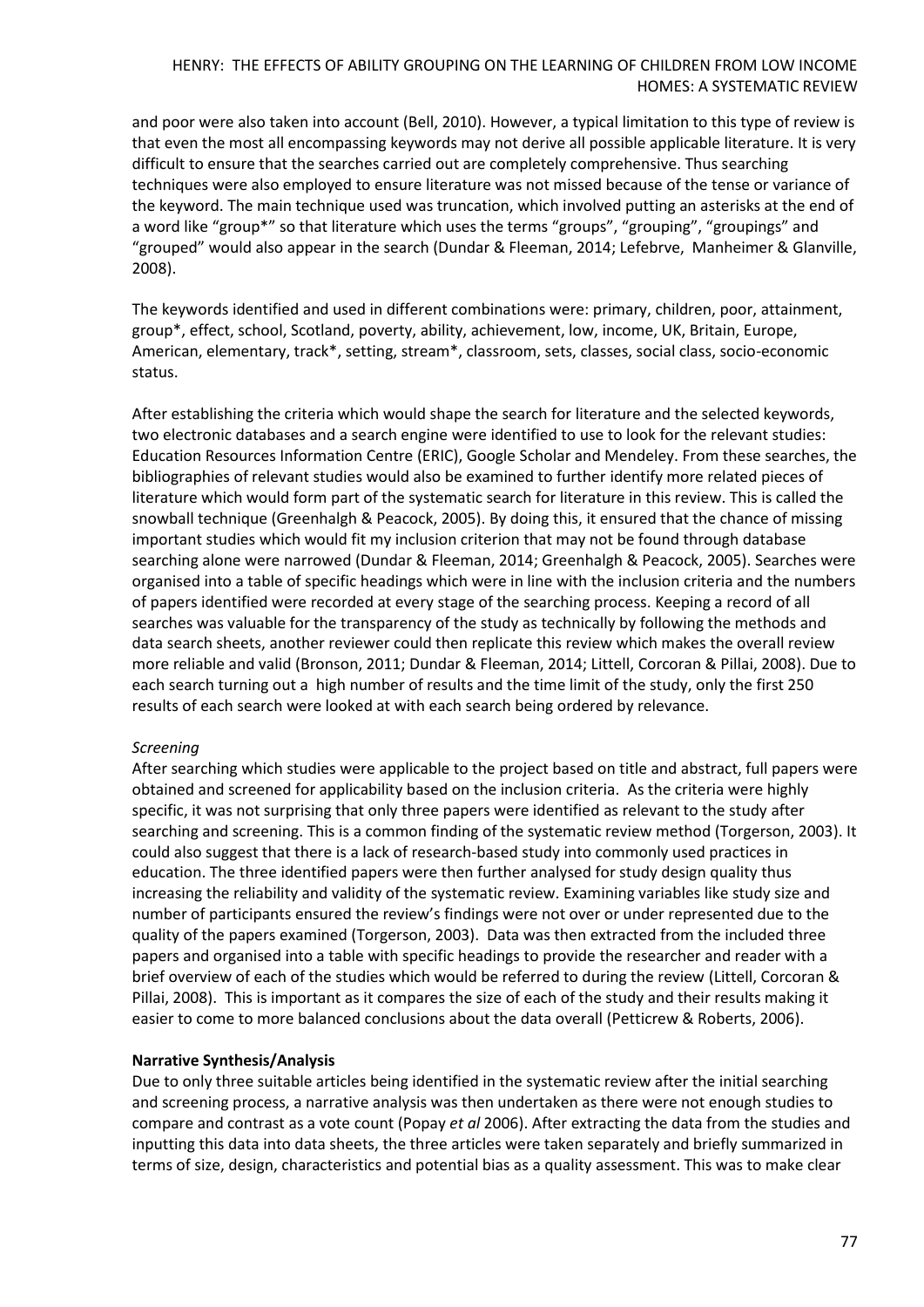to the reader any study bias or unreliability which should be taken into account when deriving any conclusions from the data. Then followed the narrative analysis which aimed to synthesise the data and results of the studies together in order to address and come to conclusions based on the initial research questions (Littell, Corcoran & Pillai, 2008; Petticrew & Roberts, 2006;). The studies were organised by common findings in relation to the research questions into a table initially before analysing the data in the discussion section.

#### **Results**

The three studies which form this systematic review were included on the basis of the inclusion criteria. The literature search yielded a total of 652 citations which were suitable based on title alone. From there, results were excluded in relation to inclusion criteria after abstract screening, then full text screening and also if papers exactly the same data as others already included. The most common reasons for exclusion were the use of secondary school participants and because the study did not refer to the SES of the participants.

Two of the three studies included were available in the UK and used differing data which originated from the 4th survey of the Millennium Cohort Study (MCS). Campbell (2014) used solely English primary participants from the MCS whilst Hallam and Parsons (2012) used a combination of English, Welsh, Scottish and Northern Irish primary participants. Tach and Farkas' (2006) is an American study which used data from the Early Childhood Longitudinal Study, Kindergarten Class (ECLS-K). This gives the overall review weight as the study sizes for all three included are relatively large (minimum: 851 maximum: 11, 769) and because the participants are part of much larger funded studies, which comprise of nationally representative participants , the general level of bias and unreliability are lowered.

Each of the studies focussed on different forms of ability grouping. Hallam and Parsons (2012) focussed on the organisation of setting by ability. The study found that 28.8% of children within their sample were set for literacy and 34% were set for maths. However, overall 63% of the children were not set for either. Scottish children were the least likely to be set for literacy or maths (23.6%, 27.5%).

The study found that amongst the children who were set for literacy and maths, there was a range of family characteristics which correlated strongly with the individual set placement. The bottom set had almost twice the number of children who had experienced poverty at ages five and seven than the top set (32.3%-16.3% literacy, 29.2% -15.14% maths). Children identified in the bottom set were also more likely to live in rented accommodation; live in lone parent households; live in a non-working household and to have a mother with less or no formal qualifications than the top set. The cognitive testing (reading, vocabulary and pattern) average scores for each ability set over the two years are displayed in figure 3. Figure 3 shows that the top set made an improvement of 21.3 whilst the bottom set improved by 1.1 from initial testing at age 5.

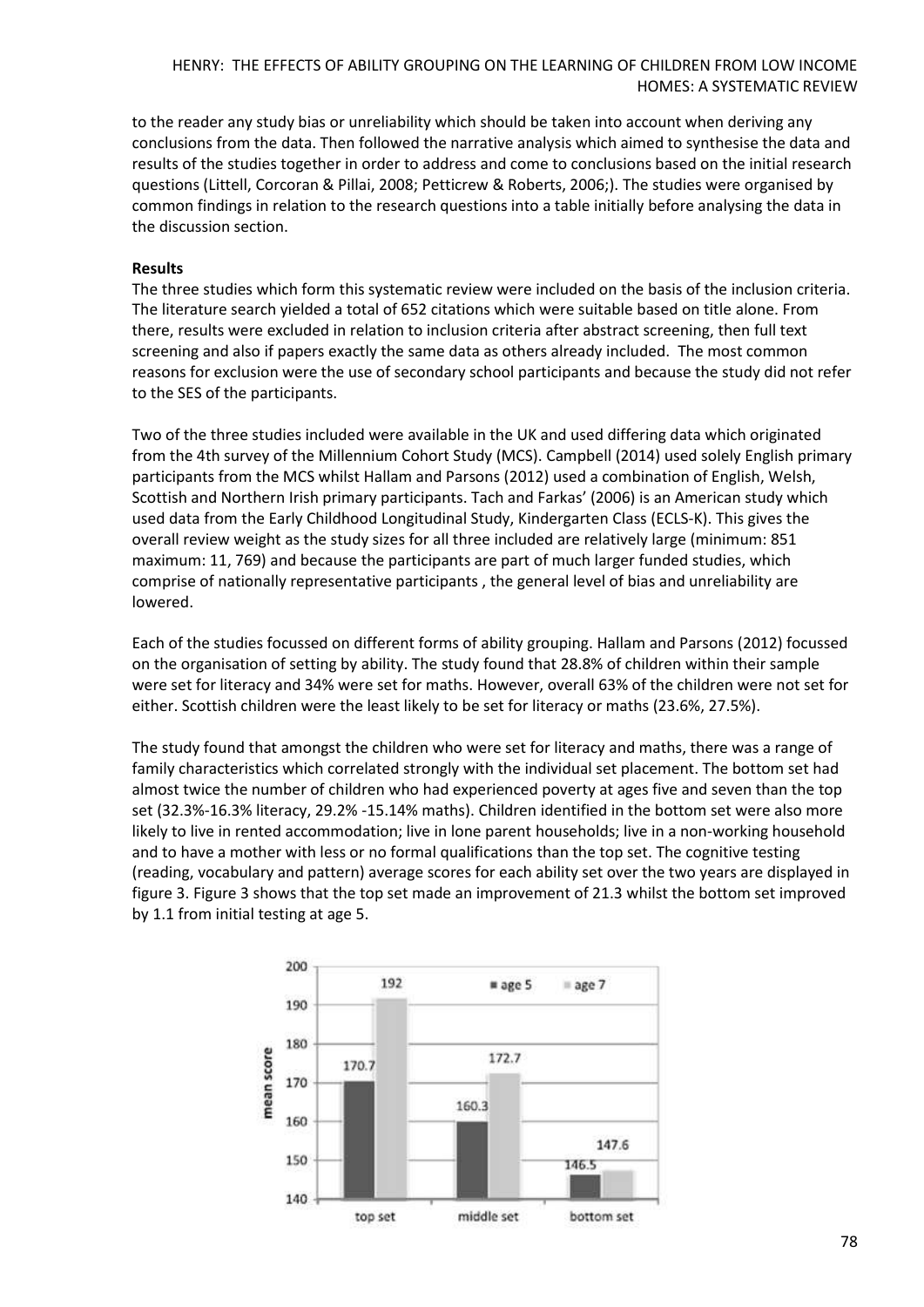**Figure 3**. The difference between sets in terms of cognitive outcomes age 5 and age 7 (Hallam & S. Parsons 2012)

Figure 4 shows that children in the bottom set were also much more likely to be identified with varying behaviour difficulties. However, teachers were more likely to rate children in the bottom set with a higher degree of these difficulties than their respective parents.



**Figure 4.** The percentage of children rated with difficulties on the summary strengths and difficulties question by teacher and parent by literacy set. (Hallam & S. Parsons 2012)

Tach and Farkas (2006) studied the determinants and consequences of within class reading ability group placement in Kindergarten and first grade (primary one and two). The study focussed on classrooms which were and were not grouped. The research found that 42% of Kindergarten classrooms used ability grouping for reading and this heightened to 72% in the first grade. Teachers compared children to other children in deciding which group to place them into, as well as considering their learning related behaviours (attentiveness, task persistence, eagerness to learn, learning independence, flexibility and organisation). Prior reading and maths abilities were strong predictors of ability group placements as were teachers' judgements of these student learning behaviours and achievement. Whilst the study proves that there is little bias in assigning children to groups and it is largely based on their prior attainment, children who begin Kindergarten disadvantaged and with lower ability seem to stay there as they are placed in low groups which do not appear to progress in the same way as higher ability groups.

The study found that children from higher SES homes are typically higher placed in ability groups as SES had a positive effect on ability group placement. Behaviour also had a positive effect on ability group placement with poorer behaviour associated with lower grouping. The results showed that placement into a higher group increases reading ability scores, but ability grouping seems to have a negative impact on the learning of lower placed children contributing to an overall negative effect of ability grouping as it widens the achievement gap.

The final study included was Campbell's (2014) research which examined what factors influenced streaming placements in the primary school. Family characteristics were again found to be disproportionally represented in different streams. Children from low income homes were split 42% in the bottom stream, 33% in the middle stream and 25% in the top stream. Children with a higher SES were represented with 48% in the top, 31% in the middle and 21% in the lower stream respectively. Campbell (2014) utilised the same MCS cognitive ability testing data as Hallam & Parsons (2012), but for their smaller participant number. Figures 5, 6 & 7: represent the distribution of maths (5), word reading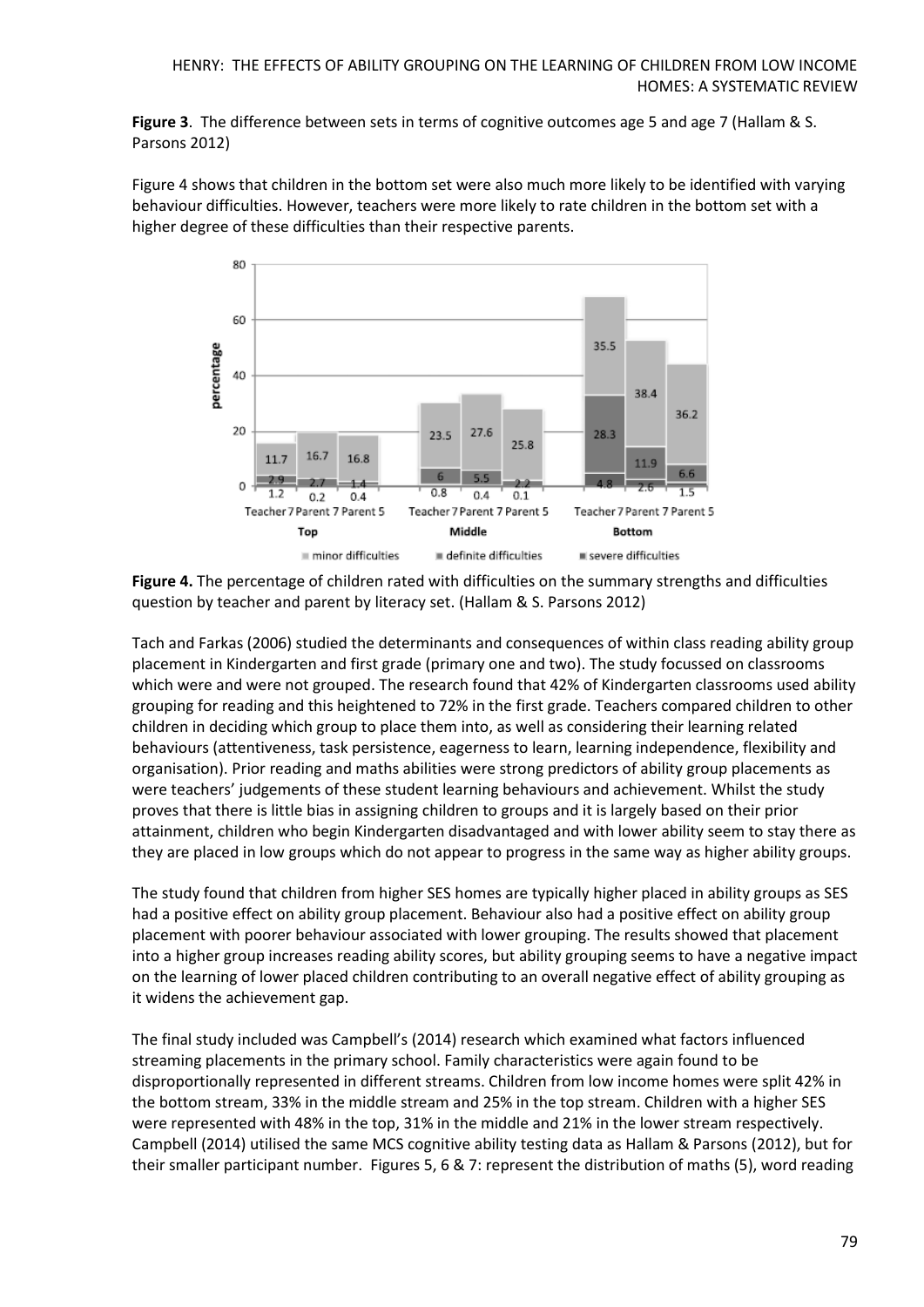(6) and PCT (7) test scores between the streams (Campbell 2014). The results presented in figure 6 showed that children in the lower streams performed less well than the other streams in word reading ability tests. Although, as figures 5 and 7 illustrate, there were some children in the lower stream who achieved the same as the middle stream for maths and general cognitive aptitude tests.







**Figure 6.**



 $n = 837$ ; Mean for all pupils = 108.5. Line represents median, box represents  $25^{27}$ <br>and  $75^{27}$  percentiles (01 and 03, respectively), whiskets represent 03+1.5(03-01)<br> $t$  01-1.5\*(03-01).



 $n$  = 835; Mean for all pupils = 114.6. Line represents median, box represents  $25^n$  and  $75^n$  percentiles (Q1 and Q3, respectively), whiskers represent Q3+1.5(Q3-Q1) / Q1-1.5\*(Q3-Q1)

# **Figure 7.**

As shown in figures 8 and 9, children with problematic behaviour were also over represented in the bottom stream and these behaviours largely increased as the years progressed. The study also found that teachers' judgements of ability and attainment were closer linked to higher stream placements and teachers' judgements were associated with the placing of children in lower sets. Teachers were also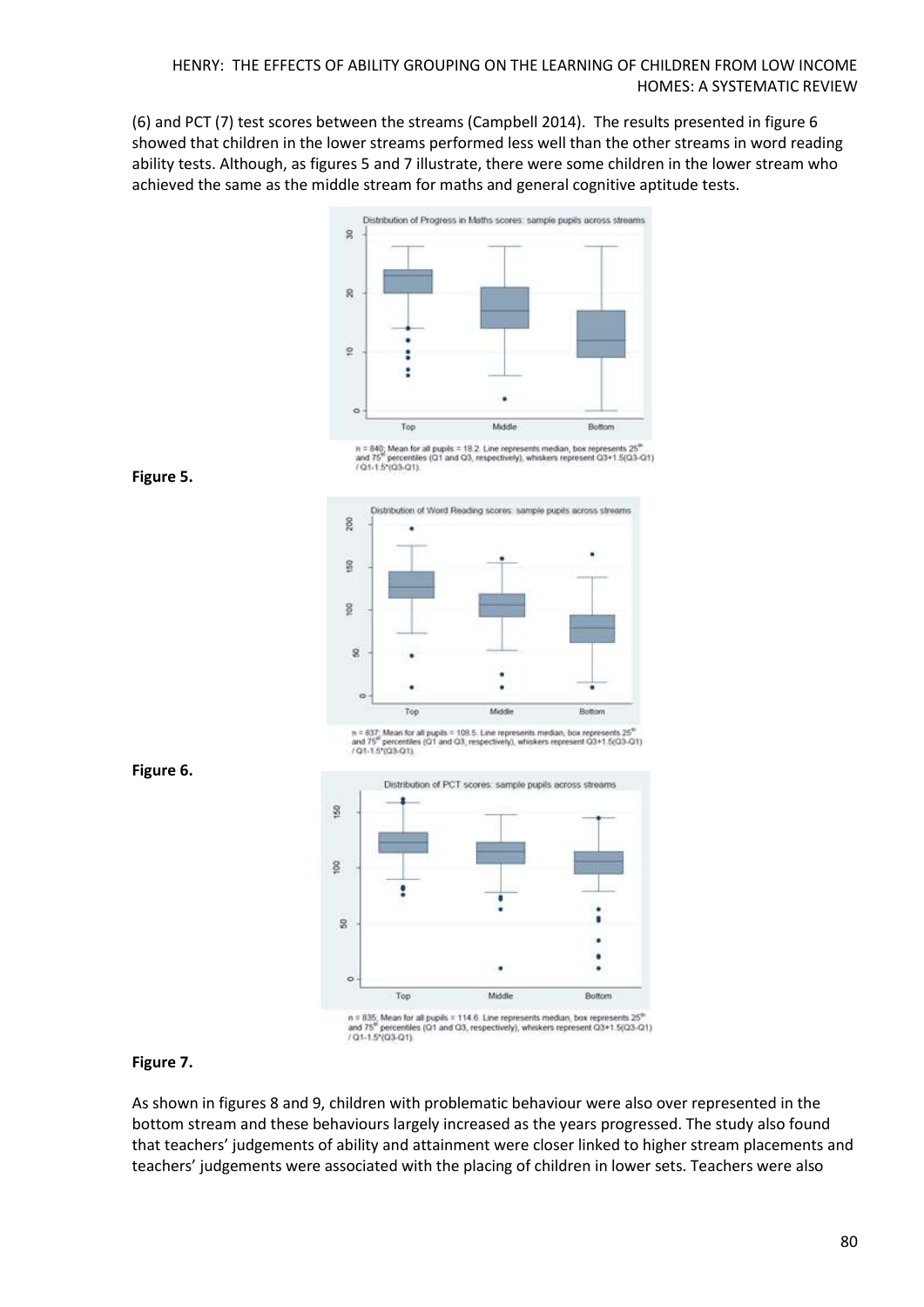shown to place pupils with higher perceived abilities in the top stream even if they had the same cognitive testing score in maths or reading as a pupil in a lower stream. These children who are in the higher stream but score the same as a child in a lower stream are also more likely to be assessed at a higher level. Campbell (2014) also found that teachers with less teaching experience (1-3 years) were more likely to be teachers of lower streams; but lower streams were also more likely to have teachers who had taught in the school for a longer period of time which appears to be contradictory.

|                                         | Top stream | Middle stream | Bottom stream |
|-----------------------------------------|------------|---------------|---------------|
| Emotional Symptoms <sup>^</sup> (n=799) | 1.3        | 1.4           | 1.8           |
| Conduct Problems^ (n=802)               | 1.3        | 1.7           | 2.3           |
| Hyperactivity^ (n=795)                  | 2.9        | 3.6           | 5.0           |
| Peer Problems^ (n=801)                  | 1.0        | 1.2           |               |
| Pro-Social Behaviour^^ (n=802)          | 8.3        | 8.4           |               |

|                                | Top stream | <b>Middle stream</b> | <b>Bottom stream</b> |
|--------------------------------|------------|----------------------|----------------------|
| Emotional Symptoms^ (n=799)    | 1.4        | 1.8                  | 2.2                  |
| Conduct Problems^ (n=802)      | 0.6        | 0.8                  | 1.6                  |
| Hyperactivity^ (n=795)         | 1.7        | 3.3                  | 5.4                  |
| Peer Problems^ (n=801)         | 1.0        | 1.3                  | 2.1                  |
| Pro-Social Behaviour^^ (n=802) | 8.3        | 7.6                  | 6.4                  |

**Figures 8 & 9.** The mean score on the strengths and difficulties questionnaires completed by parent at age 5 (figure 8) and teacher at age 7 (figure 9) (Campbell 2014).

Figure 8 & 9: The tables represent the mean score on the strengths and difficulties questionnaires completed by parent at age 5 (figure 8) and teacher at age 7 (figure 9).

From "Selected at seven: The relationship between teachers' judgments and assessments of pupils, and pupils' stream placements", by T. Campbell, (2014), p. 19 & 20.

# **Discussion**

This review contributes to the relatively small evidence base focussed on the use of ability grouping of any form in the primary school and its impact on children from lower income backgrounds' learning. The review looked to explore if children from lower SES homes were more likely to be placed in lower ability groups and, if so, what impact this may have on their overall learning cognitively and behaviourally. It is interesting that even though the three studies which were included focused on different forms of grouping by ability (setting, streaming and within class); their results were largely homogenous.

*Are children from low income backgrounds more likely to be placed in lower ability groups?* Firstly, all three studies highlighted that coming from a poorer home was a strong indicator of being in the lowest group, set or stream (Campbell, 2014; Hallam & Parsons, 2013; Tach and Fargaz, 2006). Tach and Fargaz (2006) interestingly explored grouping from entering school at Kindergarten (equivalent to primary 1) and found that children were largely placed in groups in correlation with their cognitive testing results. This saw many children with a lower SES being placed in lower ability groups. This is not surprising as Goodman and Gregg (2010) recognised that children from lower income homes typically arrive at school in primary one at a lower cognitive level than their more affluent counterparts and so, on cognitive testing, children with a poorer result on entering school would be kept in lower groups. Being placed in a low ability group very early on could be a reason children from lower income backgrounds largely struggle to catch up with their more affluent peers in terms of attainment as McSherry and Ollerton (2002) found that movement between groups can be limited.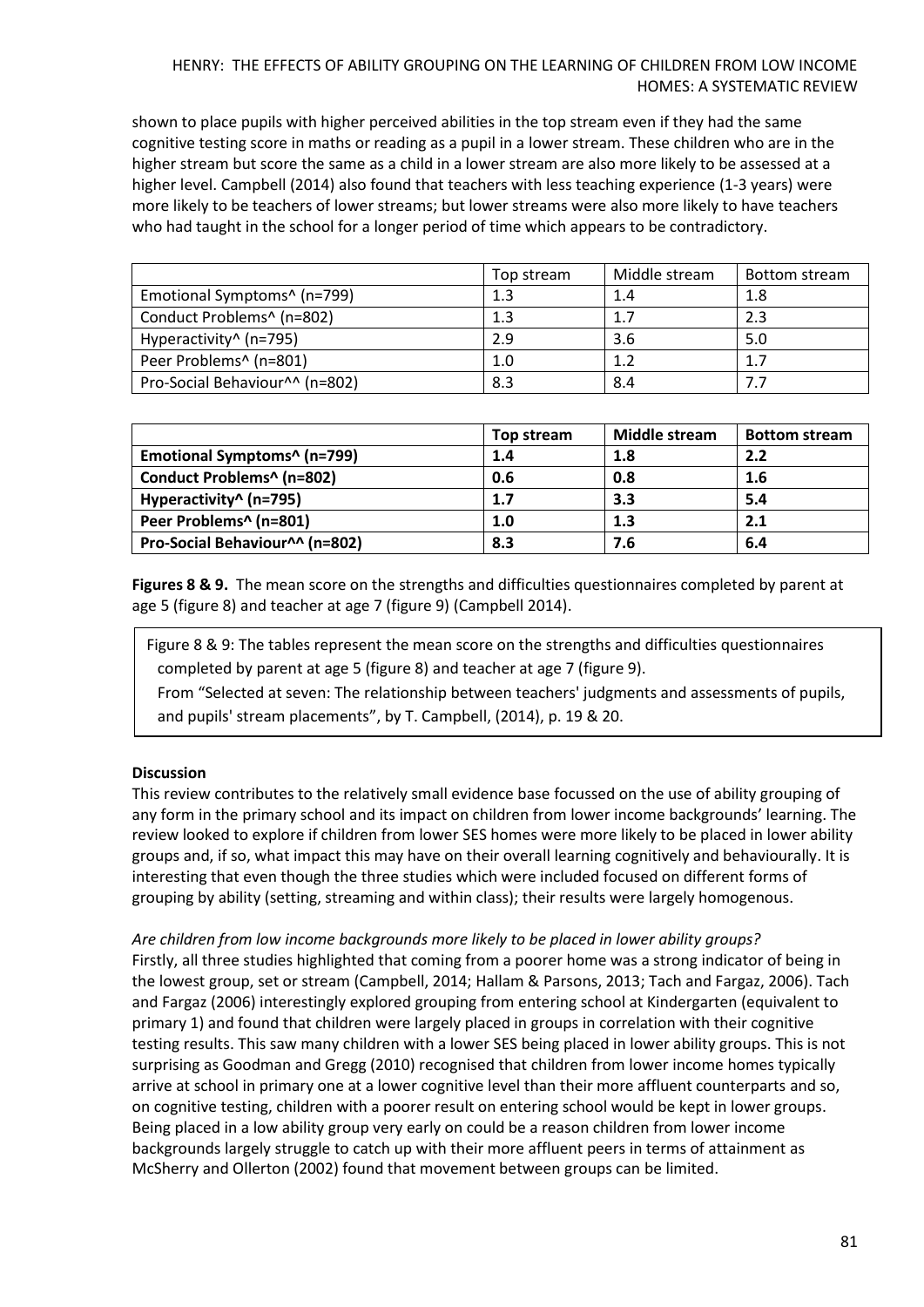It is worth noting that both Campbell (2014) and Hallam and Parsons' (2012) evidence shows that children from lower SES backgrounds are more likely to attain slightly higher in maths than literacy. But if the practice of streaming is adopted, which is general curricular ability placing; children from lower backgrounds still seem to find themselves in the lower streams regardless of their maths results (Campbell, 2014). These findings are in accordance with Hallam and Parsons (2012) and Tach and Fargaz (2006) who stated that although groupings were organised predominantly on cognitive testing results, teacher's own judgements of ability, attainment and behaviours could influence the placing of some individual children. The findings support the statement that children from lower SES homes can be placed on factors other than just their cognitive abilities, like behaviour and perceived ability (Allebone, 2006). This could encourage these children to be placed in lower groups as poorer children are more likely to display negative behaviours in comparison to more affluent children (Kiernan & Mensah, 2009).

# *What are the effects of ability grouping on the cognitive attainment of children from low income households?*

Hallam and Parsons (2012) examined the difference in attainment over two years between ability groups. This saw the bottom ability group making very limited learning progress in comparison to the top group. Campbell (2014) found that teachers with less teaching experience were more likely to teach the bottom ability stream. These findings relate back to Hallam and Parsons (2013) who affirmed that the lowest ability group were often taught by lower quality teachers with less experience. A further link may also be made to Ireson and Hallam (1999) who recognised that children in the lower ability groups were given more structured and monotonous activities which may reflect the low expectations of these learners, as well as poorer quality teaching .This gives weight to the hypothesis that children who are placed in the bottom ability group may remain there because they do not receive the same quality of teaching as other groups as they are not expected to progress at the same rate.

Hallam and Parsons' (2012) research findings, which indicate higher ability groups make significantly higher improvements on cognitive testing between age 5 and 7 than the bottom group, support the research which sees ability grouping favouring the learning of the more able students (Hornby & Whitte, 2014). However, as Tach and Fargaz (2006) evidence, the top group progressing much further than the bottom group will encourage the attainment gap to further widen resulting in educational inequality. Educational inequality, or the achievement gap widening between the more and less able, is a situation which the OECD (2010) and the Scottish Government (2015) are working to minimise and so one would assume that any practice which encourages this inequity would be called in to question.

*What are the effects of ability grouping on the behaviour of children from low income households?*  As previously intimated, it has been found for some children from poorer backgrounds to display negative behaviours from a young age (Kiernan & Mensah, 2009) and statistics in Campbell's (2014) study show a greater number of children with negative behaviours were in the lower ability streams than any other. Although it is unclear from this study whether these behaviours are as a result of being in the bottom stream, or whether they were prevalent before being placed in the lower stream, Tach and Fargaz (2006) found that grouping by ability actually had a negative effect on children's behaviour in lower groups. In relating back to previous cognitive effects, one could assert that lower ability groups provide access to a less stimulating curriculum, teacher and activity opportunities (Hallam & Parsons, 2013; Ireson & Hallam, 1999), and so children may act out in response to boredom or disengagement. The lack of cognitive stimulation due to fewer opportunities to work in groups or on meaningful tasks could also be connected to teachers' management of this behaviour (Kutnick *et al*., 2006). The environment is more structured and controlled leaving little scope for choice and active learning which may benefit these students' learning. Teachers may find it difficult to maintain order and facilitate good quality teaching in a group comprised of a possible 68.6% children whom they perceive to display varying forms of negative behaviour (Hallam & Parsons, 2012). This raises the issue of placing children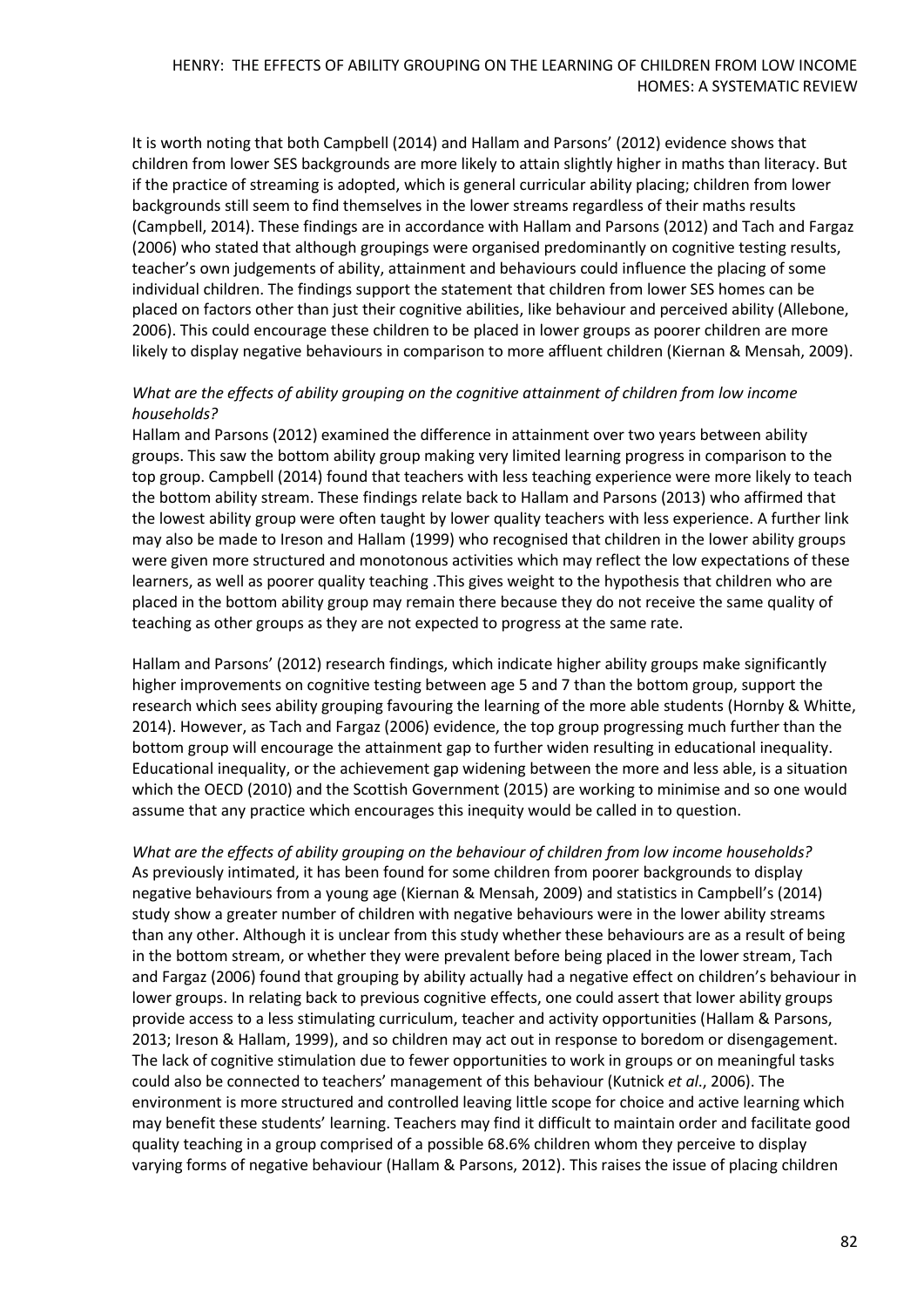based on factors other than attainment like behaviour; it may hold back and further contribute to problems which are already prevalent instead of raising attainment. This is especially true for children from low income backgrounds who may be being failed in their education as they are held back due to their behaviour and not their cognitive ability.

## **Conclusion**

This choice of methodology has several limitations which need to be taken into account when assessing the evidence it presents. Firstly, some studies may have been missed due to search keyword combinations or databases. In this review, only one researcher was involved in the searching, screening and analysing process which limits the amount of time which could be spent on the literature retrieval and is why only the first 250 results were examined in every search. Based on the data which became available through the searches, only three studies were identified to analyse. This could be seen as a limitation as it is quite a small number of results to base the review on. However, because each study had a relatively large sample size and the data originated from part of larger longitudinal studies (MCS and ELCS-K) it gave the overall review weight and findings could begin to be generalised to the overall educational picture. The small number of studies seemingly available for this analysis also raises suspicions that such a widely utilised organisational structure, as ability grouping, perhaps does not have the evidence base to support its use. The last limitation was that streaming, setting and within class ability grouping were largely generalised. This could be seen to be an inaccurate representation of the data as the three groupings are different in nature. However, as only three studies were eligible for the review, the generalisation was justified as all three did segregate pupils by ability into low, middle and top groups which is the main idea behind any form of ability grouping and the implications for learning it creates.

The study aimed to analyse the learning gap associated with lower SES and how teachers may further influence this with their classroom practices, specifically ability grouping. This project is not intended to portray ability grouping as the sole reason for the continuing attainment gap between less and more affluent children. However, the review has highlighted that children from lower income homes are more likely to be placed in lower ability groups and so may be subjected to a less challenging curriculum and teacher expertise; thus affecting their chance to catch up cognitively on entry to school (Hallam & Parsons; 2013; Kutnick *et al*., 2006). This placing could also influence already prevalent behaviour problems or contribute to the development of such issues (Tach & Fargaz, 2006). Factors associated with ability grouping, like differing expectations and learning opportunities, are directly related to the teacher and so knowing the effects of these on learning is vital in the fight to close the attainment gap. This study holds implications for all teachers and professionals in this field in that it shows the limitations of ability grouping and that it is not an evidenced way of raising attainment. The consequences of such practices must be acknowledged by teachers before adopting this structure in their classroom. Teachers should be adopting evidenced based practices which are proven to be successful in raising attainment, especially for more disadvantaged groups like poorer children. It still remains unclear how one can justify the equity of this practice, especially in the Scottish educational context, as the evidence shows that ability grouping does not promote the learning of less affluent children and widens the achievement gap (Tach & Fargaz, 2006). It is clear from the lack of available studies which concentrate on ability grouping and its effects on the learning of children with a lower SES, that future research should be carried out. Research needs to be conducted to look at the long term effect of grouping, specifically, to further evidence the profound effect that this structure may have on their overall learning.

#### **References**

Abrami, P. C., Lou, Y., Chambers, B., Poulsen, C., & Spence, J. (2000). Why should we group students within-class for learning? *Educational Research and Evaluation, 6*(2), 158-179.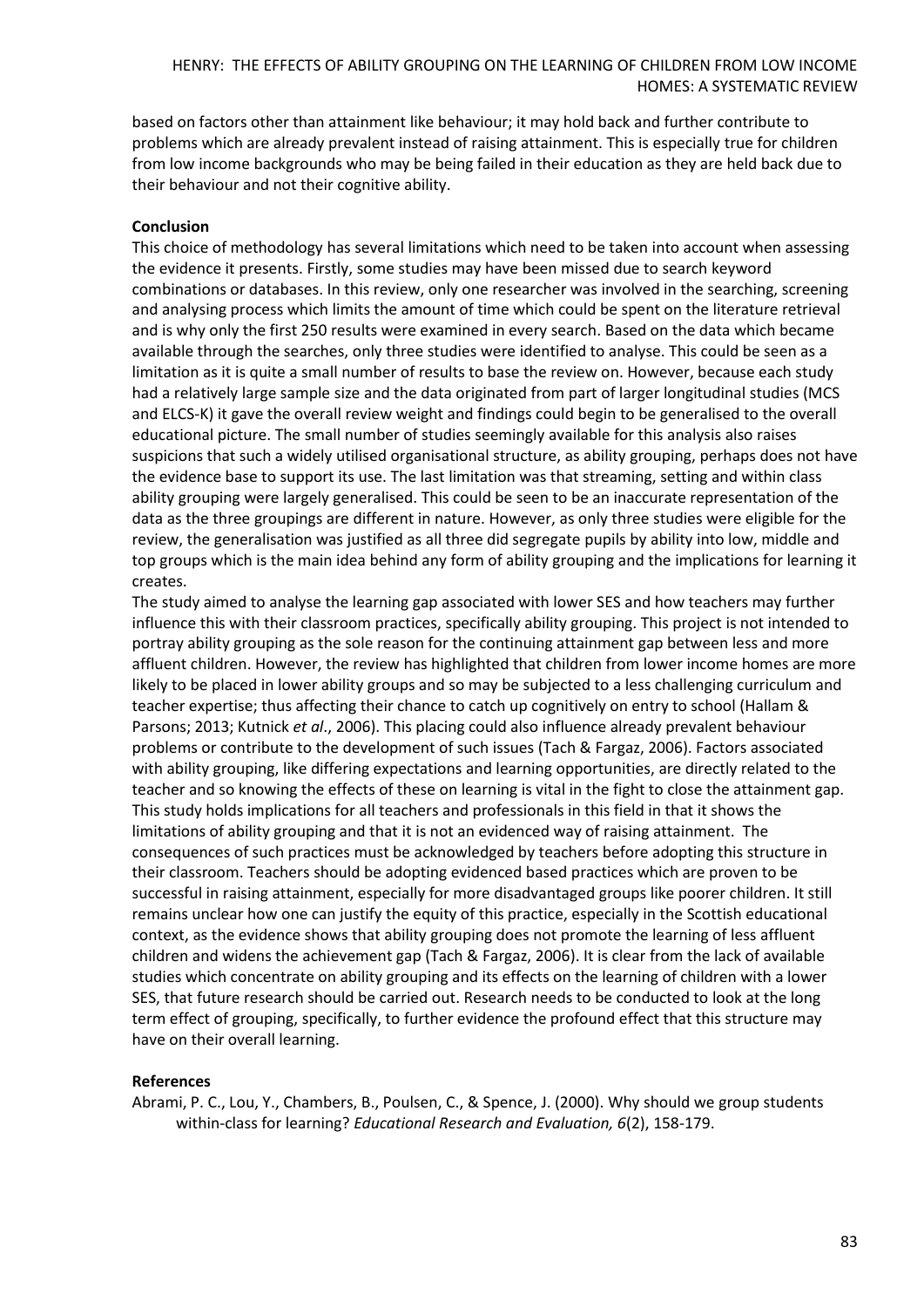- Adelman, L., Middleton, S. & Ashworth K. (2003). *Britain's Poorest Children: Severe and Persistent Poverty and Social Exclusion.* London: Save the Children. Retrieved from [http://www.savethechildren.org.uk/sites/default/files/docs/BRITAINS\\_POOREST\\_CHILDREN.pdf](http://www.savethechildren.org.uk/sites/default/files/docs/BRITAINS_POOREST_CHILDREN.pdf)
- Allebone, G. (2006). Who should I put in circle group? Influences on the practices of beginning teachers: a small study. *Education 3-13: International Journal of Primary, Elementary and Early Years Education*, *34*(2), 131-141.
- Alpert, B. & Bechar, S. (2008). School organisational efforts in search for alternatives to ability grouping. *Teaching and Teacher Education, 24*(6), 1599-1612.
- Baines, E., Blatchford, P. & Kutnick, P. (2009). *Promoting effective group work in the primary classroom: a handbook for teachers and practitioners.* Oxon: Routledge.
- Bearne, E. & Kennedy, R. (2014). Providing for differentiation. In T. Cremin & J. Arthur (Eds.), *Learning to teach in the primary school* (3rd Ed.) (pp. 355-372). Oxon: Routledge.
- Bell, J. (2010). *Doing your research project: A guide for first time researchers in education, health, and social science. (5th Ed.).* Milton Keynes: Open University Press.
- Bigler, R., Brown, C. S. & Markell, M. (2001). When groups are not created equal: effects of group status on the formation of intergroup attitudes in children. *Child Development, 72*(4), 1151-1162.
- Blatchford, P., Hallam, S., Ireson, J., Kutnick, P., and Creech, A. (2008) Classes, Groups and Transitions: structures for teaching and learning (Primary Review Research Survey 9/2). Cambridge: University of Cambridge Faculty of Education. Retrieved from [http://cprtrust.org.uk/wp](http://cprtrust.org.uk/wp-content/uploads/2014/06/RS_9-2_briefing_160508_Structures_for_teaching_learning1.pdf)[content/uploads/2014/06/RS\\_9-2\\_briefing\\_160508\\_Structures\\_for\\_teaching\\_learning1.pdf](http://cprtrust.org.uk/wp-content/uploads/2014/06/RS_9-2_briefing_160508_Structures_for_teaching_learning1.pdf)
- Boaler, J., Wiliam, D. and Brown, M. (2000). Students' Experiences of Ability Grouping disaffection, polarisation and the construction of failure. *British Educational Research Journal, 26*(5), 631-648.
- Bradshaw, P. (2011) *Growing Up in Scotland: Changes in child cognitive ability in the pre-school years*. Edinburgh: Scottish Government.
- Bradshaw, P., Lewis, G., & Hughes, T. (2014). *Growing Up in Scotland: Characteristics of pre-school provision and their association with child outcomes.* Edinburgh: Scottish Government.
- Bronson, D. (2011). *Finding and evaluating evidence: systematic reviews and evidence-based practice.* Oxford: Oxford University Press.
- Brooks-Gunn, J. & Duncan, G.J. (1997). The effects of poverty on children. *The Future of Children, 7*(2), 55-71.
- Burris, C. C. & Welner, K. G. (2005). Closing the achievement gap by detracking. *Phi Delta Kappan, 86*(8), 594-598.
- Campbell, T. (2013).*In-school ability grouping and the month of birth effect: Preliminary evidence from the Millennium Cohort Study*. London: University of London: Institute of Education. Retrieved from [file:///C:/Users/wjb11127/Downloads/0ability%20grouping%20and%20the%20month%20of%20b](file:///C:/Users/wjb11127/Downloads/0ability%20grouping%20and%20the%20month%20of%20birth%20effect%20Preliminary%20evidence%20from%20the%20MCS%20-%20T%20Campbell%20-%20March%202013%20(FINAL).pdf) [irth%20effect%20Preliminary%20evidence%20from%20the%20MCS%20-%20T%20Campbell%20-](file:///C:/Users/wjb11127/Downloads/0ability%20grouping%20and%20the%20month%20of%20birth%20effect%20Preliminary%20evidence%20from%20the%20MCS%20-%20T%20Campbell%20-%20March%202013%20(FINAL).pdf) [%20March%202013%20\(FINAL\).pdf](file:///C:/Users/wjb11127/Downloads/0ability%20grouping%20and%20the%20month%20of%20birth%20effect%20Preliminary%20evidence%20from%20the%20MCS%20-%20T%20Campbell%20-%20March%202013%20(FINAL).pdf)
- Campbell, T. (2014). *Selected at seven: The relationship between teachers' judgments and assessments of pupils, and pupils' stream placements.* London: University of London: Institute of Education. Retrieved from<http://eprints.ioe.ac.uk/21491/1/qsswp1410.pdf>
- Carter-Wall, C., & Whitfield, G. (2012). *The role of aspirations, attitudes and behaviour in closing the educational attainment gap.* York: Joseph Rowntree Foundation. Retrieved from <http://www.jrf.org.uk/sites/files/jrf/education-achievement-poverty-summary.pdf>
- Cheng Lee, J. & Otaiba, S. (2015). Socioeconomic and gender group differences in early literacy skills: a multiple-group confirmatory factor analysis approach. *Educational Research and Evaluation: An International Journal on Theory and Practice, 21*(1), 40-59.
- Child Poverty Action Group. (2014). *Poverty in Scotland 2014: The independence referendum and beyond – Summary briefing.* Retrieved from

[http://www.cpag.org.uk/sites/default/files/PiS2014%20Summary%20Briefing%20\(updated%20Au](http://www.cpag.org.uk/sites/default/files/PiS2014%20Summary%20Briefing%20(updated%20August%202014).pdf) [gust%202014\).pdf](http://www.cpag.org.uk/sites/default/files/PiS2014%20Summary%20Briefing%20(updated%20August%202014).pdf)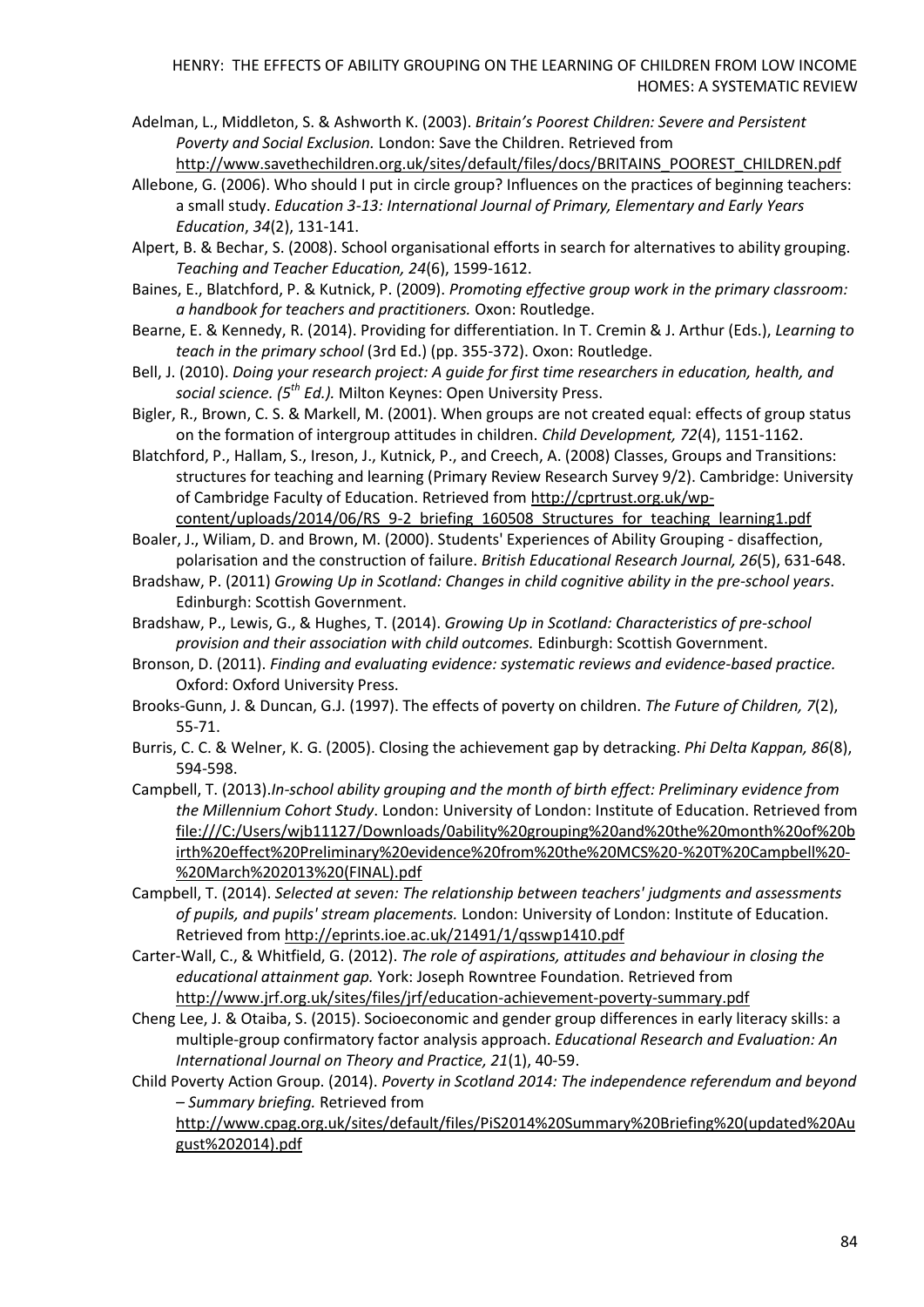- David, A. (2010). The 'collateral impact' of pupil behaviour and geographically concentrated socioeconomic disadvantage. *British Journal of Sociology of Education, 31*(3), 261-276.
- Dickson, R., Cherry, M. G. & Boland, A. (2014). Carrying out a systematic review as a Master's thesis. In A. Boland, M. G. Cherry (Eds.), *Doing a Systematic Review: A Student's Guide* (pp1-16). London: Sage.
- Dundar, Y. & Fleeman, N. (2014). Developing my search strategy and applying inclusion criteria. In A. Boland, M. G. Cherry (Eds.), *Doing a Systematic Review: A Student's Guide* (pp 35-60). London: Sage.
- Dunne, M., Humphreys, S., Sebba, J., Dyson, A., Gallannaugh, F., & Muijs, D. (2007). Effective Teaching and Learning for Pupils in Low Attaining Groups. Nottingham: The Department for Children, Schools and Families. Retrieved from<http://dera.ioe.ac.uk/6622/1/DCSF-RR011.pdf>
- Feinstein, L. 2003. Inequality in the early cognitive development of British children in the 1970 cohort. *Economica 70*, 73–97.
- Florian, L. & Black-Hawkins, K. (2011). Exploring inclusive pedagogy. *British Educational Research Journal, 37*(5) 813–828.
- Georges, A. (2009) 'Relation of instruction and poverty to mathematics achievement gains during kindergarten'. *Teachers College Record, 111*(9), 2148–2178
- Gershoff, E. T., Aber, J. L., Raver, C. C., & Lennon, M. C. (2007). Income is not enough: Incorporating material hardship into models of income associations with parenting and child development. *Child development*, *78*(1), 70-95.
- Glasgow Centre for Population and Health. (2014). *Challenge poverty week 2014: a summary.* Retrieved fro[m http://www.gcph.co.uk/latest/news/524\\_challenge\\_poverty\\_week\\_2014](http://www.gcph.co.uk/latest/news/524_challenge_poverty_week_2014)
- Goodman, A. and Gregg, P. (2010) Poorer children's educational attainment: How important are attitudes and behaviour? York: Joseph Rowntree Foundation. Retrieved from <http://www.jrf.org.uk/sites/files/jrf/poorer-children-education-full.pdf>
- Gough, D., Oliver, S. & Thomas, J. (2012). *An introduction to systematic reviews.* London: Sage.
- Greenhalgh, T. and Peacock, R. (2005). Effectiveness and efficiency of search methods in systematic reviews of complex evidence: audit of primary sources. *BMJ, 331*(7524), 1064–65.
- Hallam, S., Ireson, J., Lister, V., Chaudhury, I.A., & Davies, S. (2003). [Ability grouping practices in the](http://philpapers.org/go.pl?id=HALAGP&proxyId=&u=http%3A%2F%2Fwww.tandfonline.com%2Fdoi%2Fabs%2F10.1080%2F03055690303268)  [primary school:](http://philpapers.org/go.pl?id=HALAGP&proxyId=&u=http%3A%2F%2Fwww.tandfonline.com%2Fdoi%2Fabs%2F10.1080%2F03055690303268) a survey. *[Educational Studies](http://philpapers.org/asearch.pl?pubn=Educational%20Studies) 29*(1), 69-83.
- Hallam, S. & Parsons, S. (2012). The incidence and make up of ability grouped sets in the UK primary school. *Research Papers in Education, 28*(4), 393-420.
- Hallam, S., & Parsons, S. (2013). Prevalence of streaming in UK primary schools: Evidence from the Millennium Cohort Study. *British Educational Research Journal*, *39*(3), 514-544.
- Hamilton, L. and O'Hara, P. (2011). The tyranny of setting (ability grouping): Challenges to inclusion in Scottish primary schools. *[Teaching and Teacher Education](http://www.sciencedirect.com/science/journal/0742051X)*, *27*(4), 712-721.
- Hart, S., Drummond, M. J. & McIntyre, D. (2007). Learning without limits: constructing a pedagogy free from determinist beliefs about ability. In L. Florian (Ed.), *The SAGE Handbook of Special Education* (pp. 500-516). London: Sage.
- Hewstone, M., Rubin, M. & Willis, H. (2002). Intergroup bias. *Annual Review of Psychology, 53*(1), 575– 604.
- Hirsch, D. (2007). Experiences of poverty and educational disadvantage. York: Joseph Rowntree Foundation. Retrieved from<http://www.jrf.org.uk/sites/files/jrf/2123.pdf>
- HMIE (2007) Journey to excellence: How good is our school? Edinburgh: Scottish Government.
- Hornby, G., & Witte, C. (2014). Ability grouping in New Zealand high schools: Are practices evidencebased? *Preventing School Failure: Alternative Education for Children and Youth, 58*(2), 90-95.
- Howieson, C., & Iannelli, C. (2008) The effects of low attainment on young people's outcomes at age 22– 23 in Scotland. *British Educational Research Journal, 34*(2), 269-290.
- Ireson, J. and Hallam, S. (1999[\) Raising Standards: Is ability grouping the answer?](http://ensor.lib.strath.ac.uk/sfxlcl41?frbrVersion=5&ctx_ver=Z39.88-2004&ctx_enc=info:ofi/enc:UTF-8&ctx_tim=2015-07-23T13%3A40%3A33IST&url_ver=Z39.88-2004&url_ctx_fmt=infofi/fmt:kev:mtx:ctx&rfr_id=info:sid/primo.exlibrisgroup.com:primo3-Article-crossref&rft_val_fmt=info:ofi/fmt:kev:mtx:&rft.genre=article&rft.atitle=Raising%20Standards:%20Is%20ability%20grouping%20the%20answer%3F&rft.jtitle=Oxford%20Review%20of%20Education&rft.btitle=&rft.aulast=Ireson&rft.auinit=&rft.auinit1=&rft.auinitm=&rft.ausuffix=&rft.au=Ireson%2C%20Judith&rft.aucorp=&rft.date=199909&rft.volume=25&rft.issue=3&rft.part=&rft.quarter=&rft.ssn=&rft.spage=343&rft.epage=358&rft.pages=343-358&rft.artnum=&rft.issn=0305-4985&rft.eissn=1465-3915&rft.isbn=&rft.sici=&rft.coden=&rft_id=info:doi/10.1080/030549899104026&rft.object_id=&svc_val_fmt=info:ofi/fmt:kev:mtx:sch_svc&svc.fulltext=yes&rft_id=info:oai/) *Oxford Review of Education*, 25(3), pp.343-358
- Ireson, J., & Hallam, S. (2001). *Ability grouping in education.* London: SAGE publications.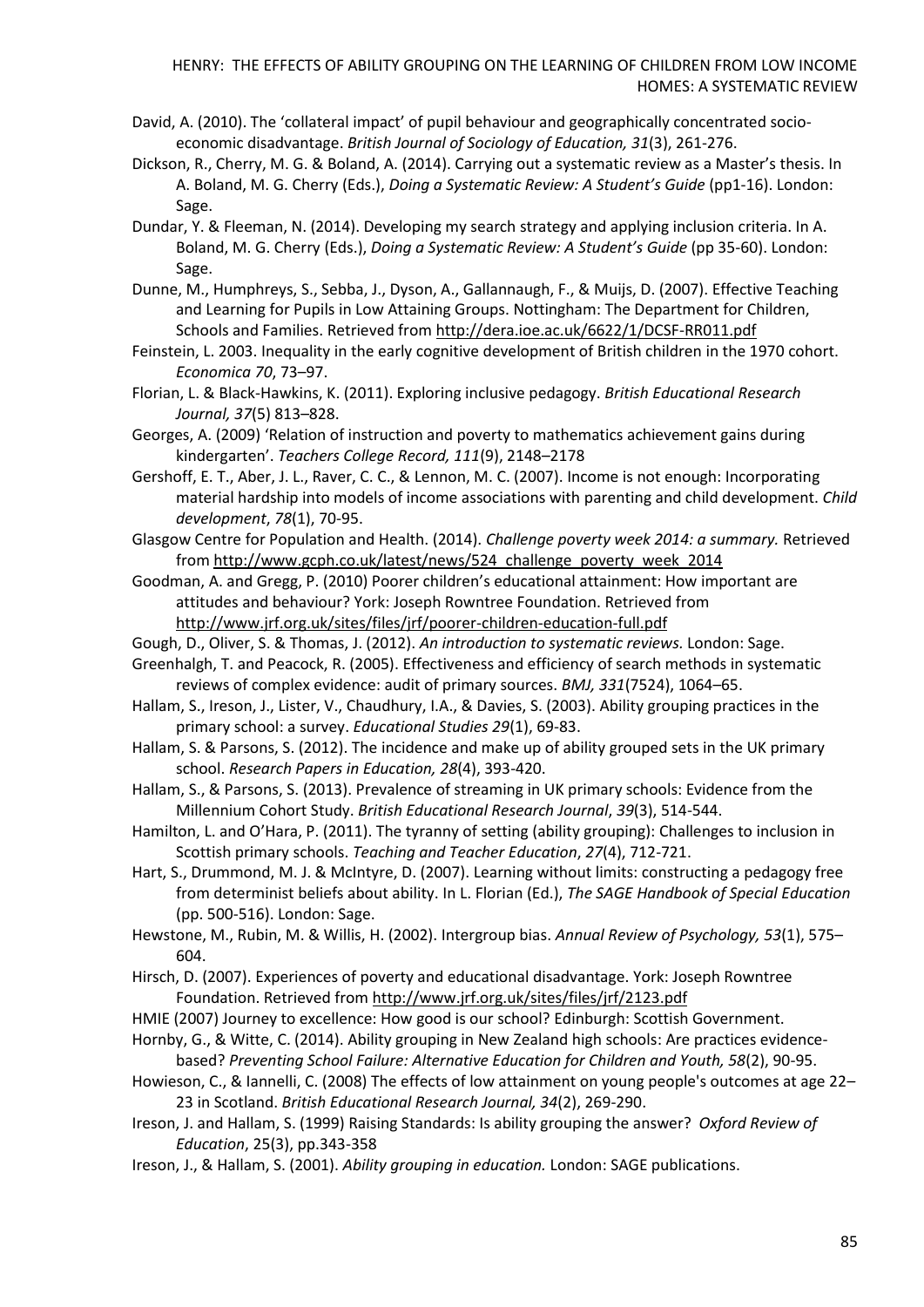- Ireson, J., & Hallam, S. (2005). Pupils' liking for school: Ability grouping, self‐concept and perceptions of teaching. *British Journal of Educational Psychology*, *75*(2), 297-311.
- Jensen, E. (2009). *Teaching with poverty in mind: what being poor does to kids' brains and what schools can do about it.* Alexandria: ASCD.
- Jensen, E. (2013). How poverty affects classroom engagement. *Educational Leaderships: Faces of Poverty, 70*(8), 24-30.
- Kelly, Y., Nazroo, J., McMunn, A., Boreham, R., and Marmot, M. (2001). Birthweight and behavioural problems in children: a modifiable effect? *International Journal of Epidemiology*, *30*(1), 88-94.
- Kerr, N. L. & Tindale, R. S. (2004). Group performance and decision making. *Annual Review of Psychology, 55*, 623-655.
- Kiernan, K. E. & Huerta, M. C. (2008). Economic deprivation, maternal depression, parenting and children's cognitive and emotional development in early childhood. *British Journal of Sociology, 59*(4), 783-806.
- Kiernan, K. & Mensah, F. (2009). Poverty, maternal depression, family status and children's cognitive and behavioural development in early childhood: a longitudinal study. *Journal of Social Policy*, 38, 569- 588.
- Kutnick, P., Blatchford, P. & Baines, E. (2002). Pupil groupings in primary school classrooms: sites for learning and social pedagogy? *British Educational Research Journal, 28*(2), 182-206.
- Kutnick, P., Hodgkinson, S. Sebba, J., Humphreys, S., Galton, M., Steward, S., Blatchford, P. & Baines, E. (2006). Pupil Grouping Strategies and Practices at Key Stage 2 and 3: Case Studies of 24 Schools in England. Nottingham: Department for Education and Skills. Retrieved from [http://www.leics.gov.uk/pupil\\_grouping\\_strategies\\_summary-2.pdf](http://www.leics.gov.uk/pupil_grouping_strategies_summary-2.pdf)
- Laughlin, P., Hatch, E., Silver, J. & Boh, L. (2006). Groups perform better than the best individuals on letters-to-numbers problems: effects of group size. *Journal of Personality and Social Psychology, 90*(4), 644-651.
- Lefebrve, C., Manheimer, E. & Glanville, J. (2008). Searching for studies. In J. Higgins & S. Green (Eds.), *Cochrane Handbook for Systematic Reviews of Interventions* (pp. 95-150). Sussex: John Wiley & Sons Ltd.
- Littell, J., Corcoran, J. & Pillai, V. (2008). *Systematic reviews and meta-analysis.* Oxford: Oxford University Press.
- Lui, A. (2012). Teaching in the zone: An introduction to working within the Zone of Proximal Development (ZPD) to drive effective early childhood instruction: Children's Progress. Retrieved fro[m http://www.childrensprogress.com/wp-content/uploads/2012/05/free-white-paper](http://www.childrensprogress.com/wp-content/uploads/2012/05/free-white-paper-vygotsky-zone-of-proximal-development-zpd-early-childhood.pdf)[vygotsky-zone-of-proximal-development-zpd-early-childhood.pdf.](http://www.childrensprogress.com/wp-content/uploads/2012/05/free-white-paper-vygotsky-zone-of-proximal-development-zpd-early-childhood.pdf)
- MacIntyre, H. & Ireson, J. (2002). Within-class ability grouping: placement of pupils in groups and selfconcept. *British Educational Research Journal, 28*(2) 249-263.
- McSherry, K. & Ollerton, M. (2002). Grouping patterns in primary schools. *Mathematics in School, 31*(1),  $2 - 7$ .
- Munn, P. & Lloyd, G. (2005) Exclusion and excluded pupils, *British Educational Research Journal, 31*(2), 205-221.
- OECD (Organisation for Economic Co-Operation and Development). (2010). *PISA 2009: Overcoming social background: Equity in learning and outcomes (Volume III).* Paris: OECD. Retrieved from <http://www.oecd.org/pisa/pisaproducts/48852584.pdf>
- OECD. (2012*). Equity and Quality in Education: Supporting Disadvantaged Students and Schools.* Paris: OECD. Retrieved from<http://www.oecd.org/edu/school/50293148.pdf>
- Petticrew, M. & Roberts, H. (2006). *Systematic reviews in the social sciences: a practical guide.* Oxford: Blackwell Publishing Ltd.
- Popay, J., Roberts, H., Sowden, A., Petticrew, M., Arai, L., Rodgers, M. & Duffy, S. (2006). Guidance on the conduct of narrative synthesis in systematic reviews. *A product from the ESRC methods programme.* Lancaster: Institute of Health Research.